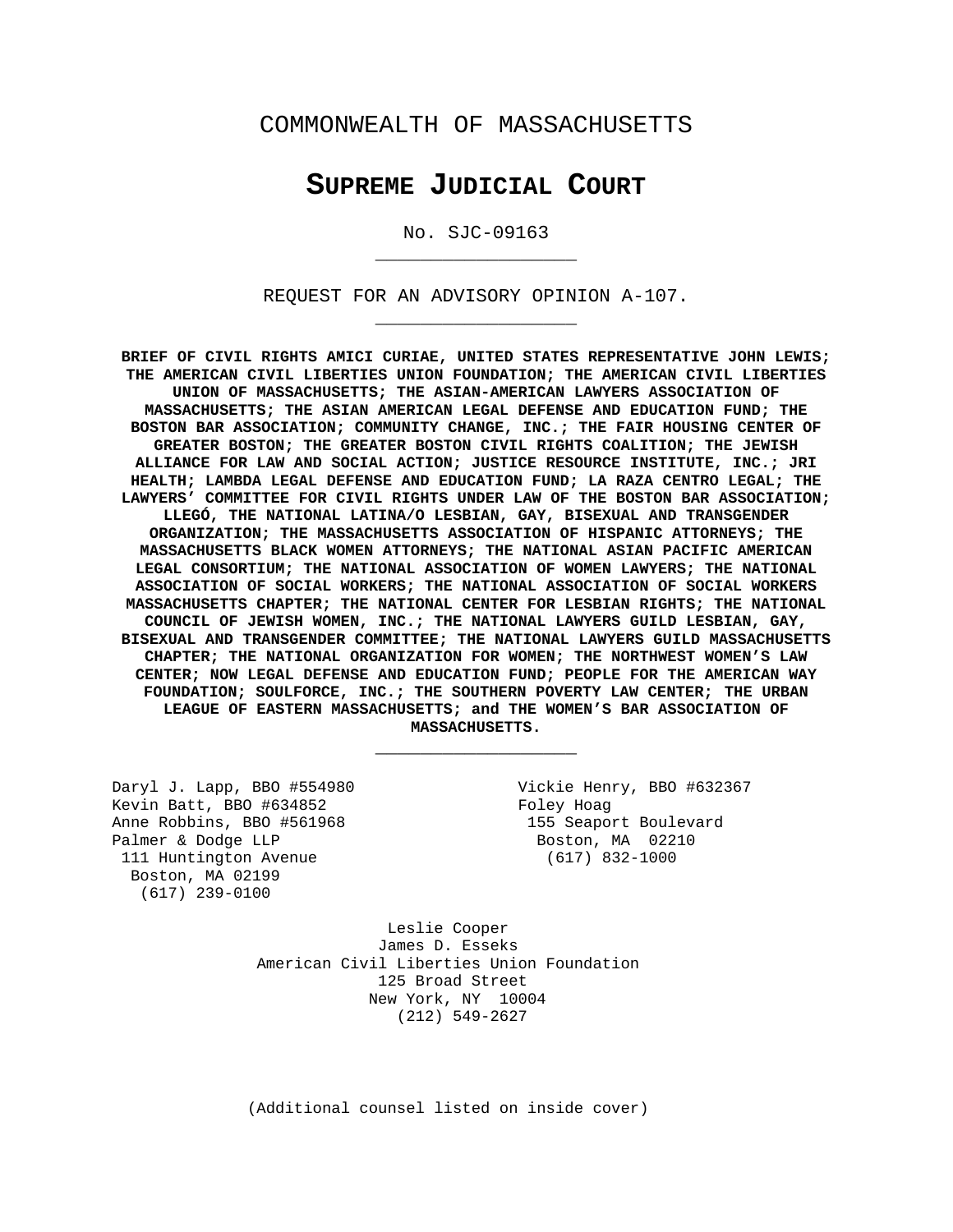John Reinstein, BBO #416120 Sarah R. Wunsch, BBO #548767 ACLU of Massachusetts 99 Chauncy Street, Suite 310 Boston, MA 02111 (617) 482-3170

David Buckel Lambda Legal Defense and Education Fund, Inc. 120 Wall Street, Suite 1500 New York, NY 10005 (212) 809-8585

Shannon Minter Legal Director National Center for Lesbian Rights 870 Market Street, Suite 570 San Francisco, CA 94102 (415) 392-6257 x310

Elliot M. Mincberg Judith E. Schaeffer People for the American Way Foundation 2000 M Street, NW, Suite 400 Washington, DC 20036 (202) 467-4999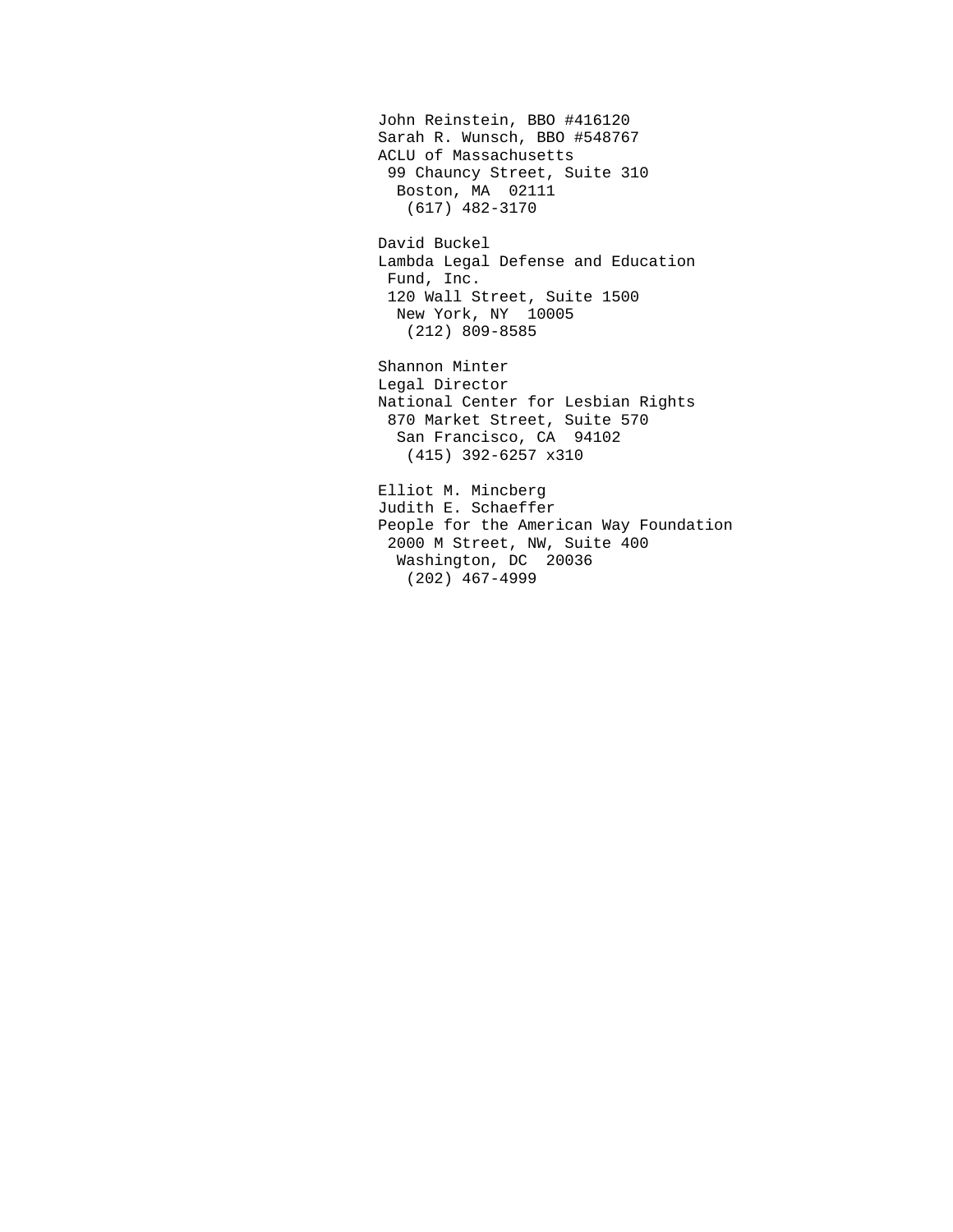## **Table of Contents**

# **Page**

| Statement of the Interests of Amici Curiae1 |
|---------------------------------------------|
|                                             |
|                                             |
|                                             |
| Addendum.                                   |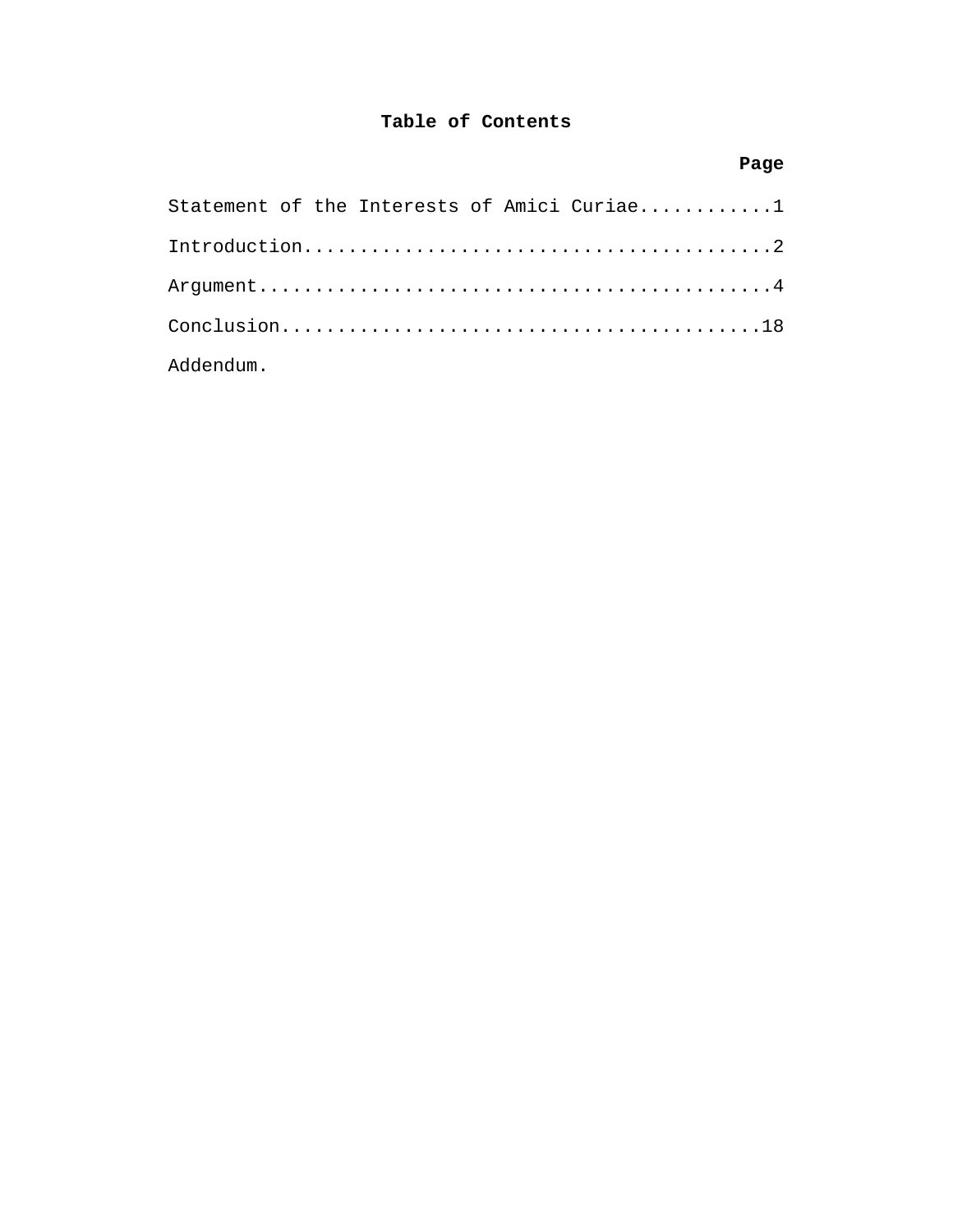## **Table of Authorities**

### **Page**

### **State Cases**

| Goodridge v. Department of Pub. Health, 440 |
|---------------------------------------------|
|                                             |
|                                             |
| Longval v. Superior Ct. Dep't of Trial Ct., |
| 434 Mass. 718 (2001)4                       |
| Perez v. Sharp, 198 P.2d 17 (Cal. 1948)15   |
|                                             |
| Pinnick v. Cleary, 360 Mass. $1$ (1971)11   |
|                                             |
| Wynn & Wynn, P.C. v. Massachusetts Comm'n   |
| Against Discrimination, 431 Mass. 655       |
|                                             |

### **Federal Cases**

| Allen v. Wright, 468 U.S. 737 (1984)5                                  |
|------------------------------------------------------------------------|
| Brown v. Board of Educ., 347 U.S.                                      |
| City of Cleburne v. Cleburne Living Center,<br>473 U.S. 432 (1985)16   |
| Cruzan v. Director, Missouri Dep't of Health,<br>497 U.S. 261 (1990)17 |
| Frontiero v. Richardson, 411 U.S. 677 (1973)8                          |
| Heckler v. Mathews, 465 U.S. 728 (1984)5, 8                            |
| Lawrence v. Texas, 123 S. Ct. 2472 (2003)passim                        |
| Lee v. Weisman, 505 U.S. 577 (1992)11                                  |
| Mississippi Univ. for Women v. Hogan, 458                              |
| Palmore v. Sidoti, 466 U.S. 429 (1984)16                               |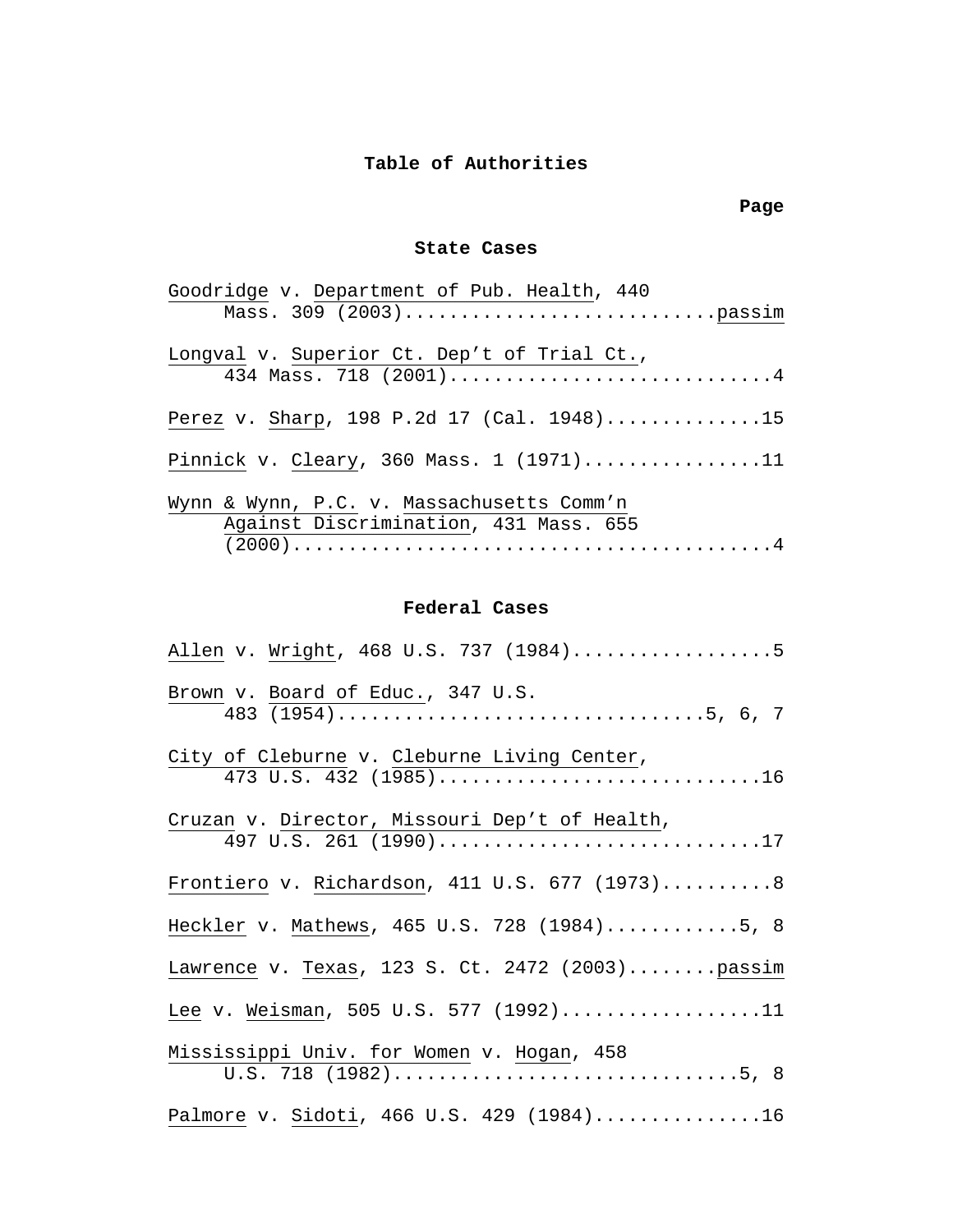### **Page 2 Page** 2 **Page**

| Plessy v. Ferguson, 163 U.S. 537 (1896)7, 8, 15 |
|-------------------------------------------------|
| Railway Express Agency v. New York, 336 U.S.    |
| Roberts v. United States Jaycees, 468 U.S.      |
| Romer v. Evans, 517 U.S. 620 (1996)10           |
| Strauder v. West Virginia, 100 U.S. 303         |
| United States v. Virginia, 518 U.S. 515         |
| Wallace v. Jaffree, 472 U.S. 38 (1985)11        |
| Watson v. Memphis, 373 U.S. 526 (1963)7, 16     |

### **International Cases**

| Barbeau v. Attorney Gen. of Canada, 2003           |  |
|----------------------------------------------------|--|
|                                                    |  |
|                                                    |  |
| Halpern v. Toronto, 172 O.A.C. 276 (2003)13-14, 15 |  |

### **Miscellaneous**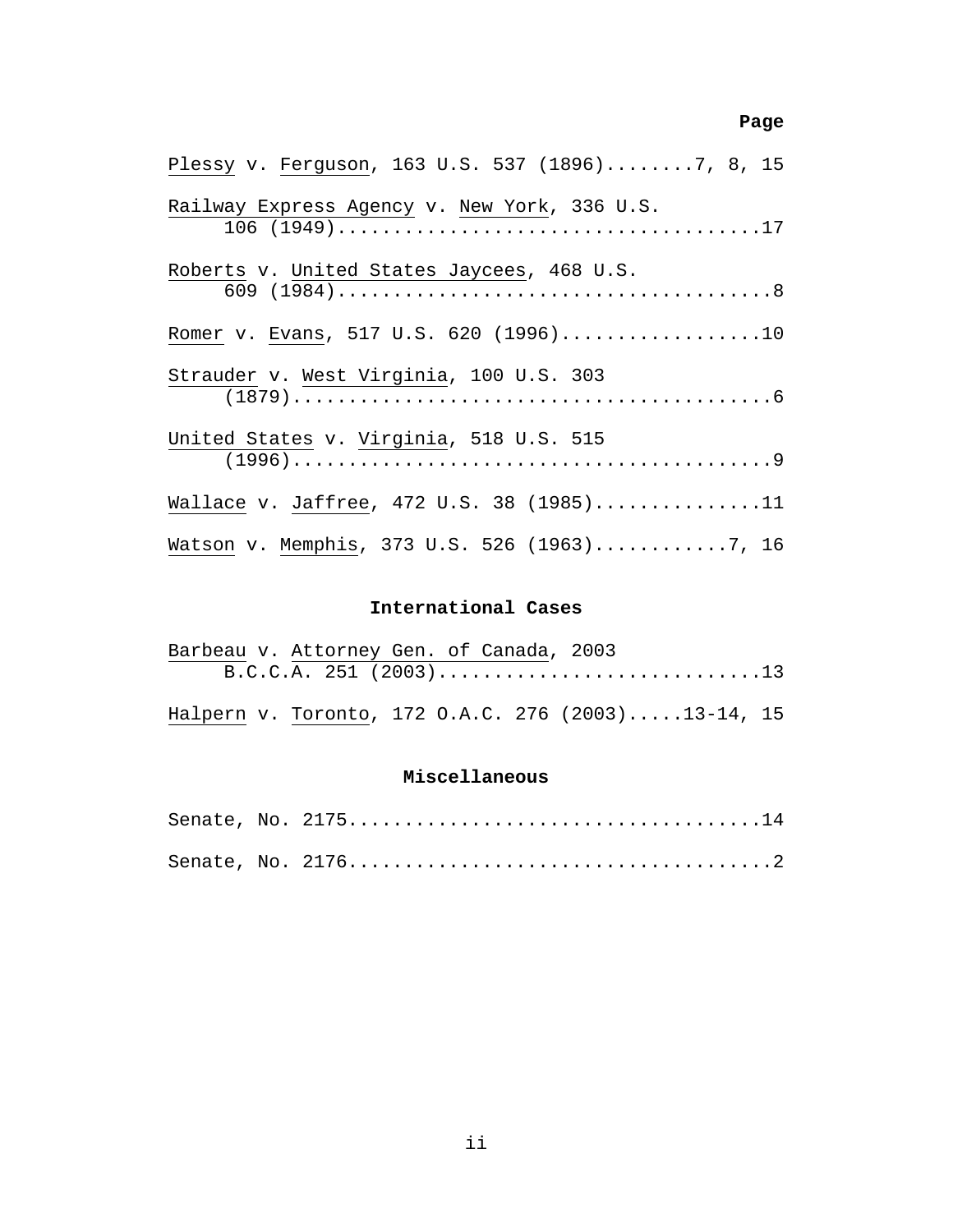## <span id="page-5-0"></span>COMMONWEALTH OF MASSACHUSETTS

# **SUPREME JUDICIAL COURT**

No. SJC-09163

REQUEST FOR AN ADVISORY OPINION A-107.

\_\_\_\_\_\_\_\_\_\_\_\_\_\_\_\_\_\_

**Brief of Civil Rights Amici Curiae**  \_\_\_\_\_\_\_\_\_\_\_\_\_\_\_\_\_\_

\_\_\_\_\_\_\_\_\_\_\_\_\_\_\_\_\_\_

**Statement of the Interests of Amici Curiae.** 

Amici curiae are United States Representative John Lewis and a coalition of our Nation's leading civil rights groups devoted to seeking equality and protecting the rights of all people, regardless of race, national origin, sex, disability, religion or sexual orientation. $<sup>1</sup>$  $<sup>1</sup>$  $<sup>1</sup>$ </sup>

<span id="page-5-1"></span> <sup>1</sup> Many of these organizations previously participated in Goodridge v. Department of Pub. Health, 440 Mass. 309 (2003), as Amici in support of plaintiffs, urging the Court to rule, as it did, that marriage discrimination violates the Massachusetts Constitution. See the Addendum to this brief for individual statements of interest of each Amicus.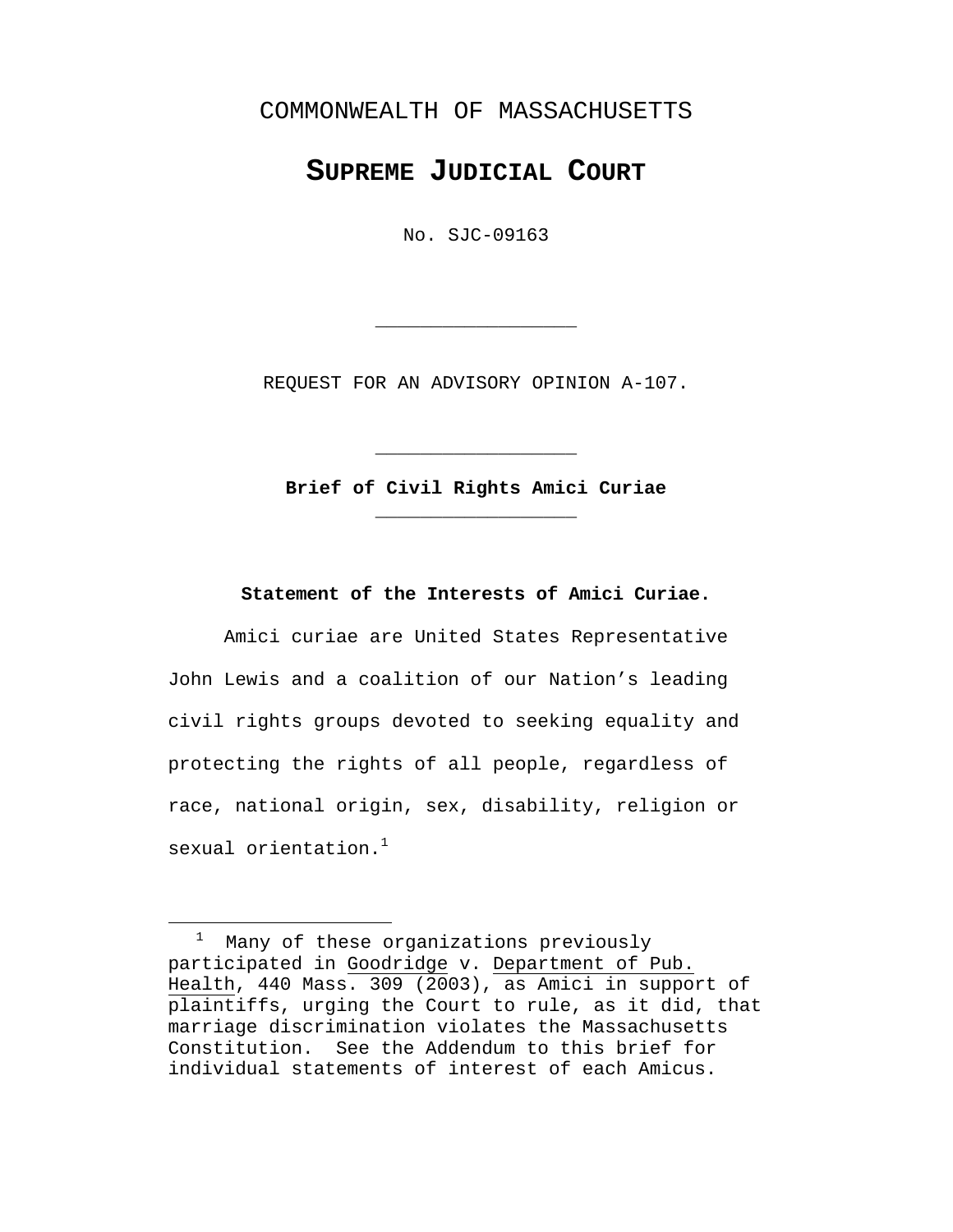#### **Introduction.**

<span id="page-6-0"></span>The Massachusetts Senate has asked the Court whether a proposed civil unions bill that specifically "prohibits same-sex couples from entering into marriage" but purportedly provides "all the benefits, protections, rights and responsibilities" of marriage complies with the equal protection and due process requirements of the Constitution of the Commonwealth. Senate, No. 2176. Amici agree with amicus curiae Gay & Lesbian Advocates & Defenders (GLAD) that the Court's Goodridge decision already answered the question presented and that the civil unions bill does not and cannot provide same-sex couples with "the same benefits, protections, rights and responsibilities of marriage."<sup>[2](#page-6-1)</sup> Rather, that result only can be accomplished by permitting same-sex couples to marry on an equal basis with others.

<span id="page-6-1"></span> <sup>2</sup> In Goodridge, this Court recognized that marriage provides innumerable tangible benefits and "enormous private and social advantages," 440 Mass. at 322, and that without the right to marry, same-sex couples are "excluded from the full range of human experience and denied full protection of the laws . . . ." Id. at 326. The many tangible and intangible differences between marriages and civil unions are being addressed by other amici in this case.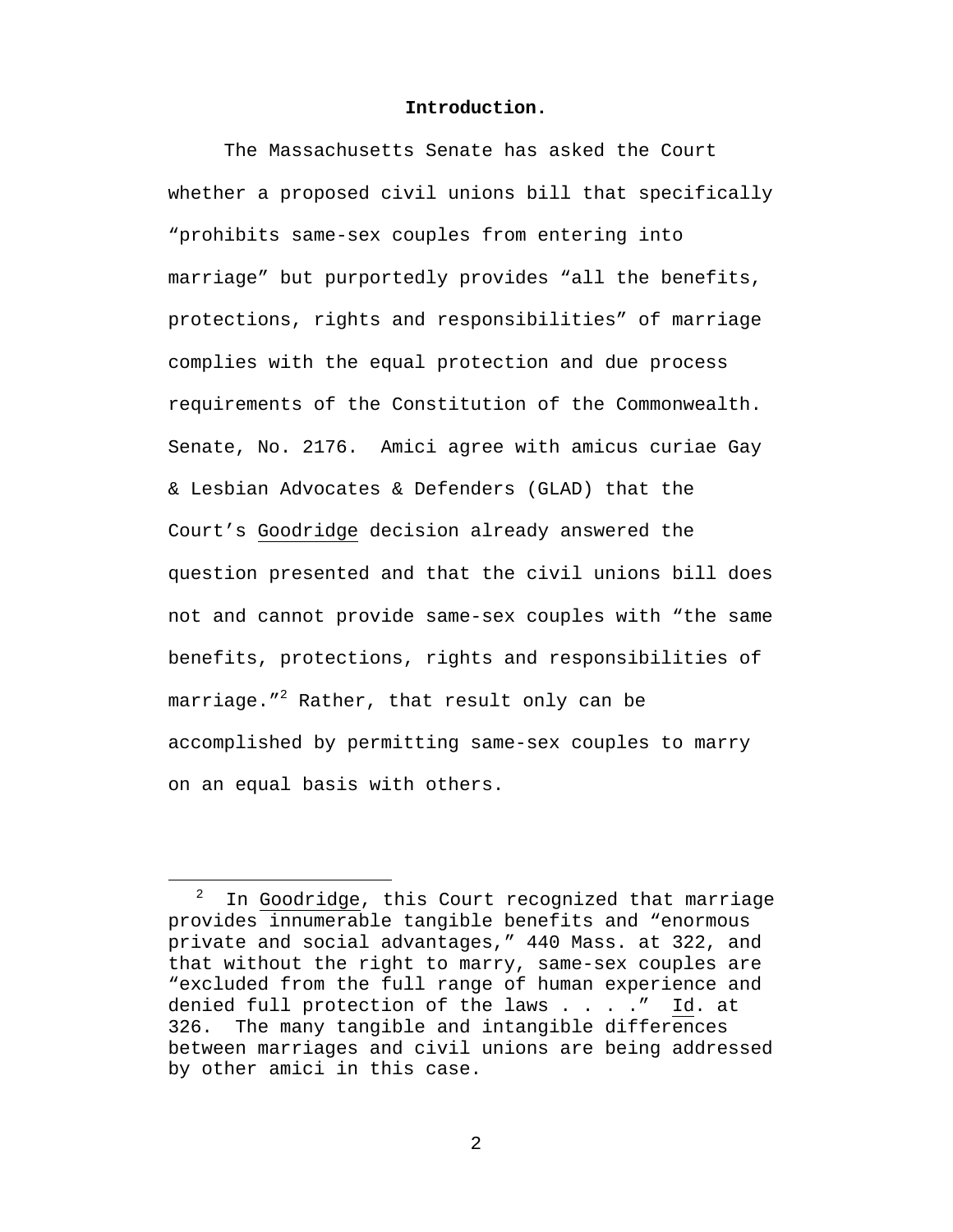Amici write to make the independent point that creating a separate status for a group of people when there is no legitimate reason for doing so is inherently unequal, and therefore unconstitutional. In its Goodridge decision, this Court stated plainly that the Massachusetts Constitution "forbids the creation of second-class citizens." Goodridge, 440 Mass. at 312. As the United States Supreme Court has recognized in other contexts, constitutional guarantees of equal protection prohibit arbitrary discrimination by government because such treatment is destructive in and of itself, branding those in the disfavored group as inferior and less worthy members of society. The very fact that some in the Senate seek to create a separate status for same-sex relationships, when this Court already has concluded that there is no rational basis for excluding same-sex couples from marriage, shows why civil unions would not achieve equality for gay people, for a separate status would not be necessary except for the very purpose of setting one group apart as unworthy of inclusion in one of our most respected institutions. The proposed civil unions bill would institutionalize a discriminatory, second-class status for same-sex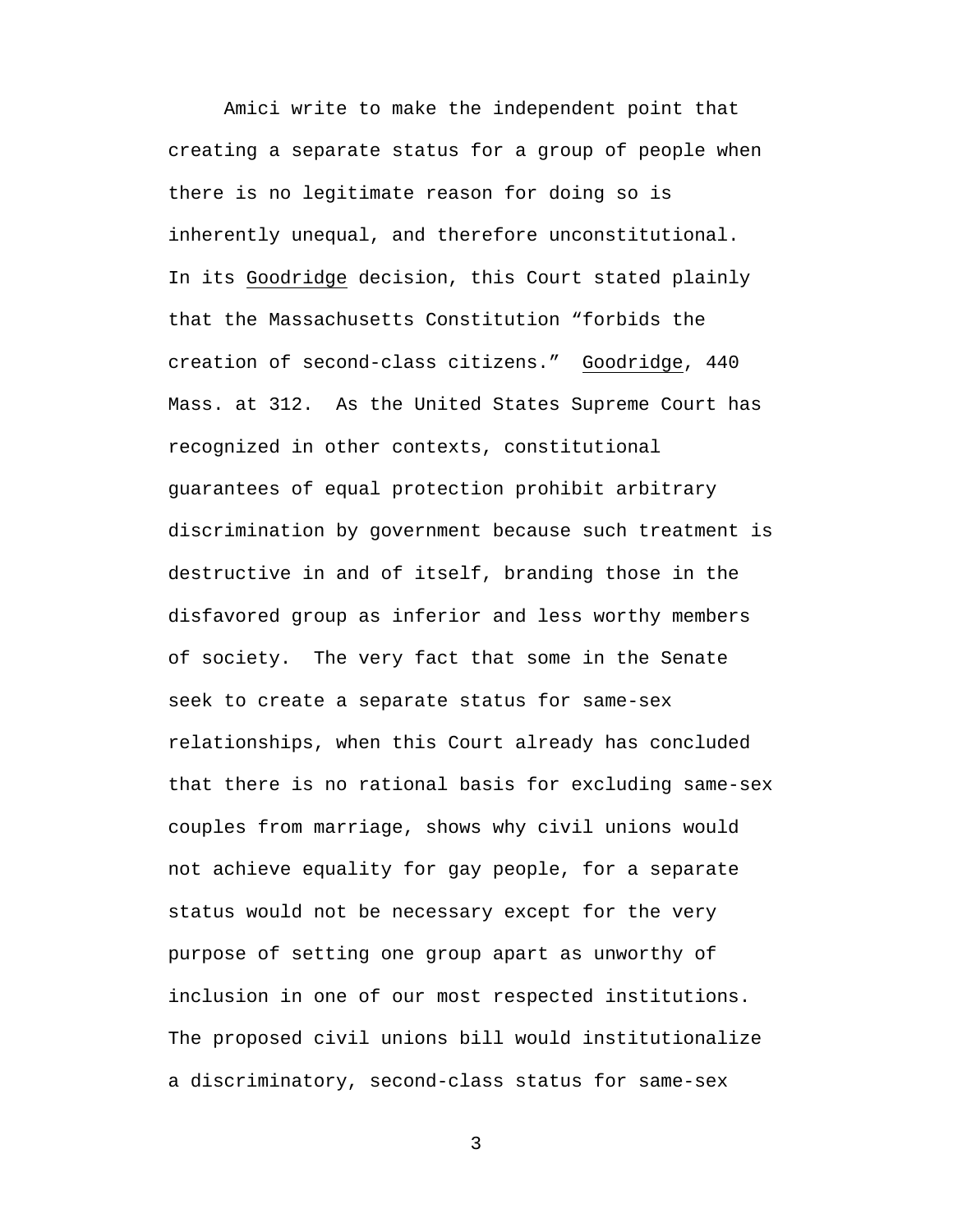<span id="page-8-0"></span>couples in plain violation of the Massachusetts Constitution.

#### **Argument.**

The bedrock principle of the Massachusetts Constitution that the right to equality "forbids the creation of second-class citizens," Goodridge, 440 Mass. at 312, has been elaborated by federal courts construing the similar equality guarantee in the United States Constitution. $^3$  $^3$  The United States Supreme Court has long recognized that the constitutional guarantee of equality is not only about equal opportunity to secure tangible things such as goods and services, education and employment. $^4$  $^4$  Rather, equality is intrinsically important and is protected for its own sake. "[T]he right to equal treatment

<span id="page-8-1"></span> <sup>3</sup> This Court has looked to the federal courts' interpretation of federal constitutional principles as a guide to its interpretation of Massachusetts' own robust constitutional protections. See, e.g., Wynn & Wynn, P.C. v. Massachusetts Comm'n Against Discrimination, 431 Mass. 655, 699 n.29 (2000); Longval v. Superior Court Dep't of the Trial Court, 434 Mass. 718, 721-31 (2001).

<span id="page-8-2"></span><sup>4</sup> Before even discussing the tangible rights and obligations of civil marriage, this Court in Goodridge first described the intangible benefits of marriage that fulfill "yearnings for security, safe haven, and connection that express our common humanity." Goodridge, 440 Mass. at 322.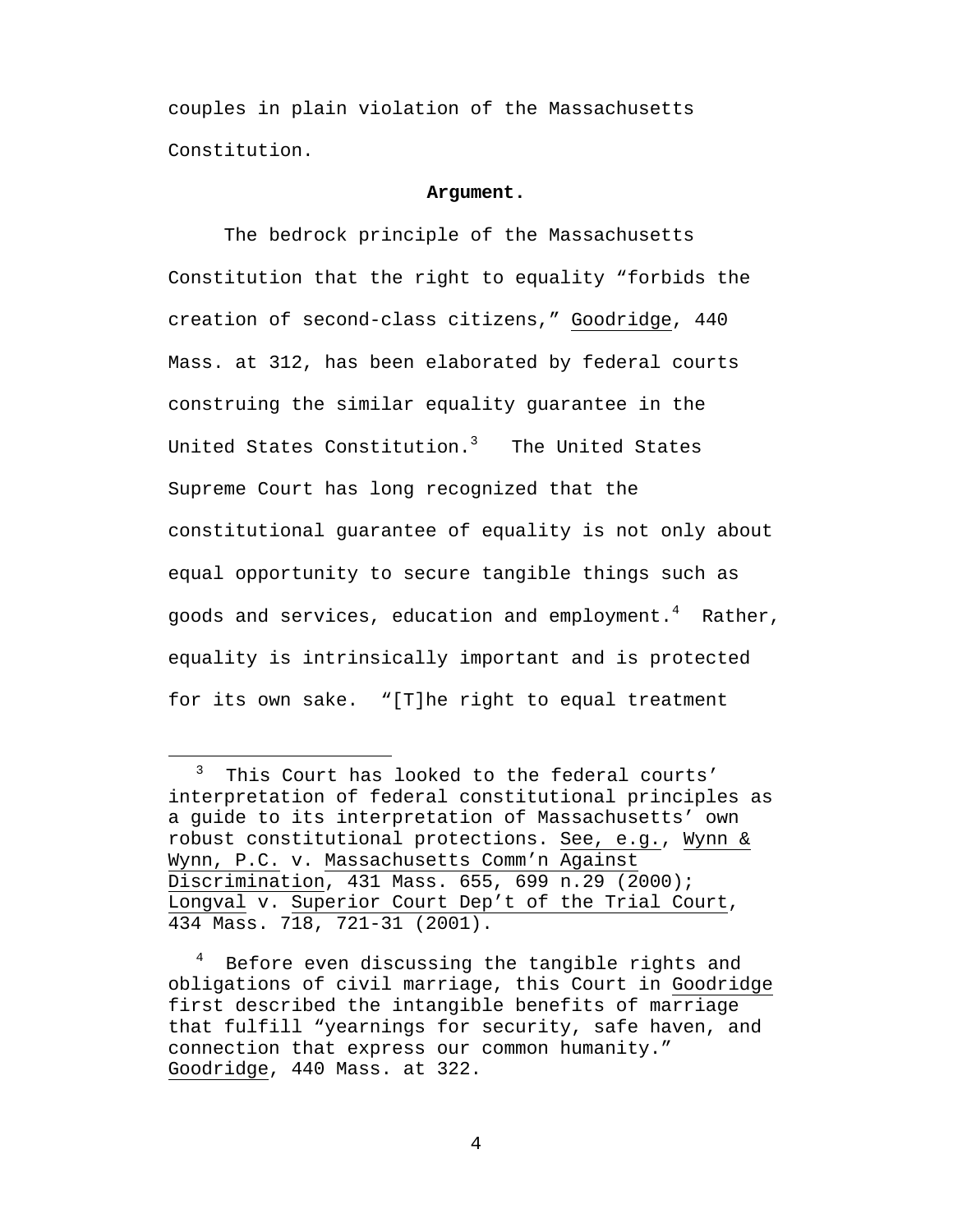guaranteed by the Constitution is not coextensive with any substantive rights to the benefits denied the party discriminated against." Heckler v. Mathews, 465 U.S. 728, 739 (1984). Thus, "discrimination itself" is a harm the Constitution does not tolerate without justification because it "stigmatiz[es] members of the disfavored group as 'innately inferior' and therefore as less worthy participants in the political community." Id.

Unjustified government discrimination is inherently injurious, damaging the dignity and societal standing of members of the disfavored groups. See, e.g., id.; Allen v. Wright, 468 U.S. 737, 755 (1984) (the "stigmatizing injury often caused by . . . discrimination . . . is one of the most serious consequences of discriminatory . . . action"); Mississippi Univ. for Women v. Hogan, 458 U.S. 718, 724-25 (1982); Brown v. Board of Educ., 347 U.S. 483, 493-94 (1954). State discrimination diminishes the sense of self-worth of those discriminated against and invites and justifies private discrimination, denying them full participation in civic life. See, e.g., Lawrence v. Texas, 123 S. Ct. 2472, 2482 (2003) (holding sodomy laws unconstitutional because the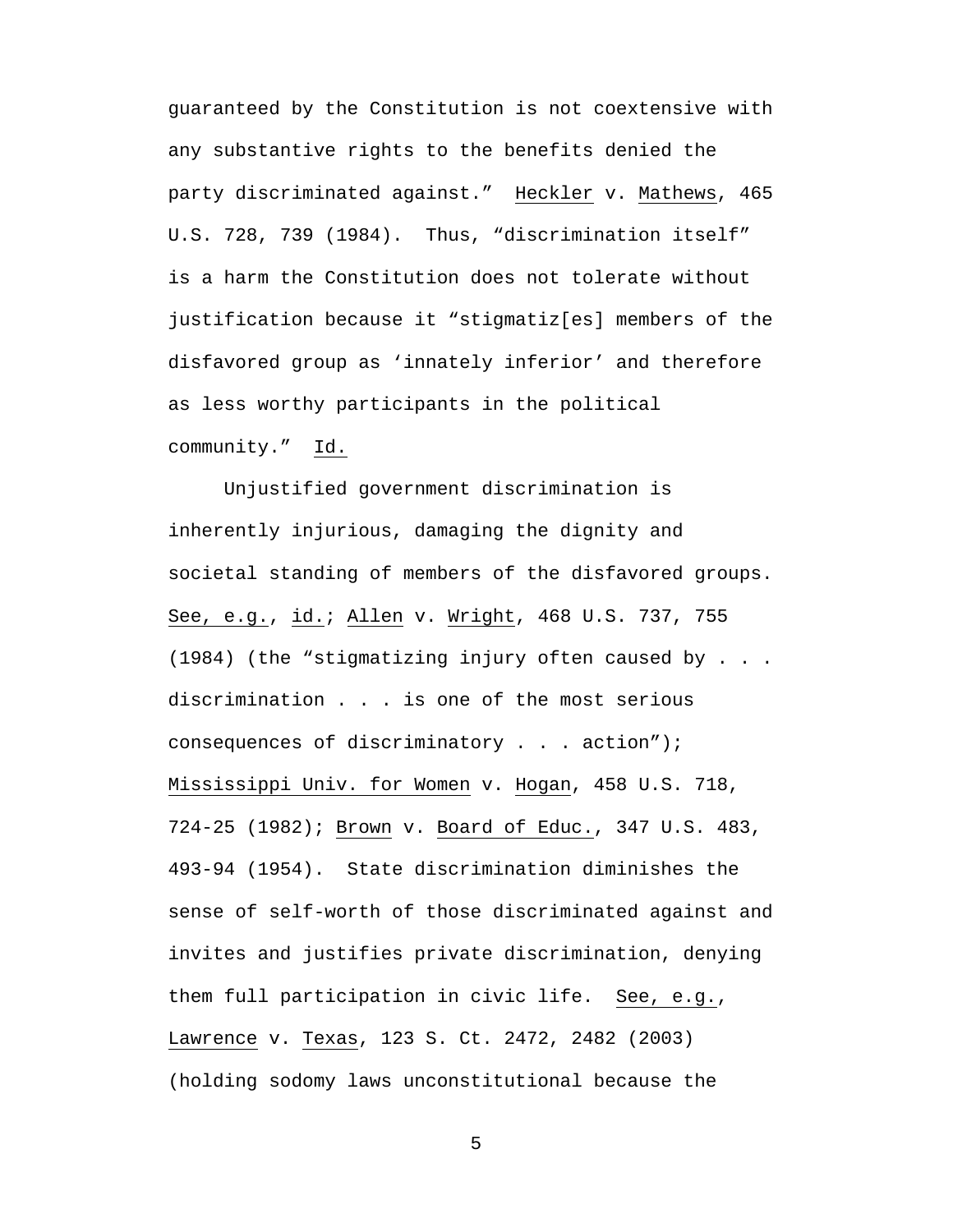continued existence of any laws criminalizing private, consensual same-sex sexual relationships would be "an invitation to subject homosexual persons to discrimination both in the public and in the private spheres"); Strauder v. West Virginia, 100 U.S. 303, 308 (1879) (excluding black men from juries "is practically a brand upon them, affixed by the law, an assertion of their inferiority, and a stimulant to . . . race prejudice"). Unequal treatment that marks a group with a badge of inferiority betrays the constitutional promise of equality no less than more tangible forms of discrimination.

The starkest example of this betrayal and of the profound effects of a government stamp of inequality is this country's history of racial segregation. The cases that ultimately abolished this form of discrimination recognized the detrimental effects of segregation that has the "sanction of the law." Brown v. Board of Educ., 347 U.S. at 493-94 (noting that "the policy of separating the races is usually interpreted as denoting the inferiority of [African Americans]"). In Brown v. Board of Education, the Supreme Court recognized that establishing separate schools for black students "generates a feeling of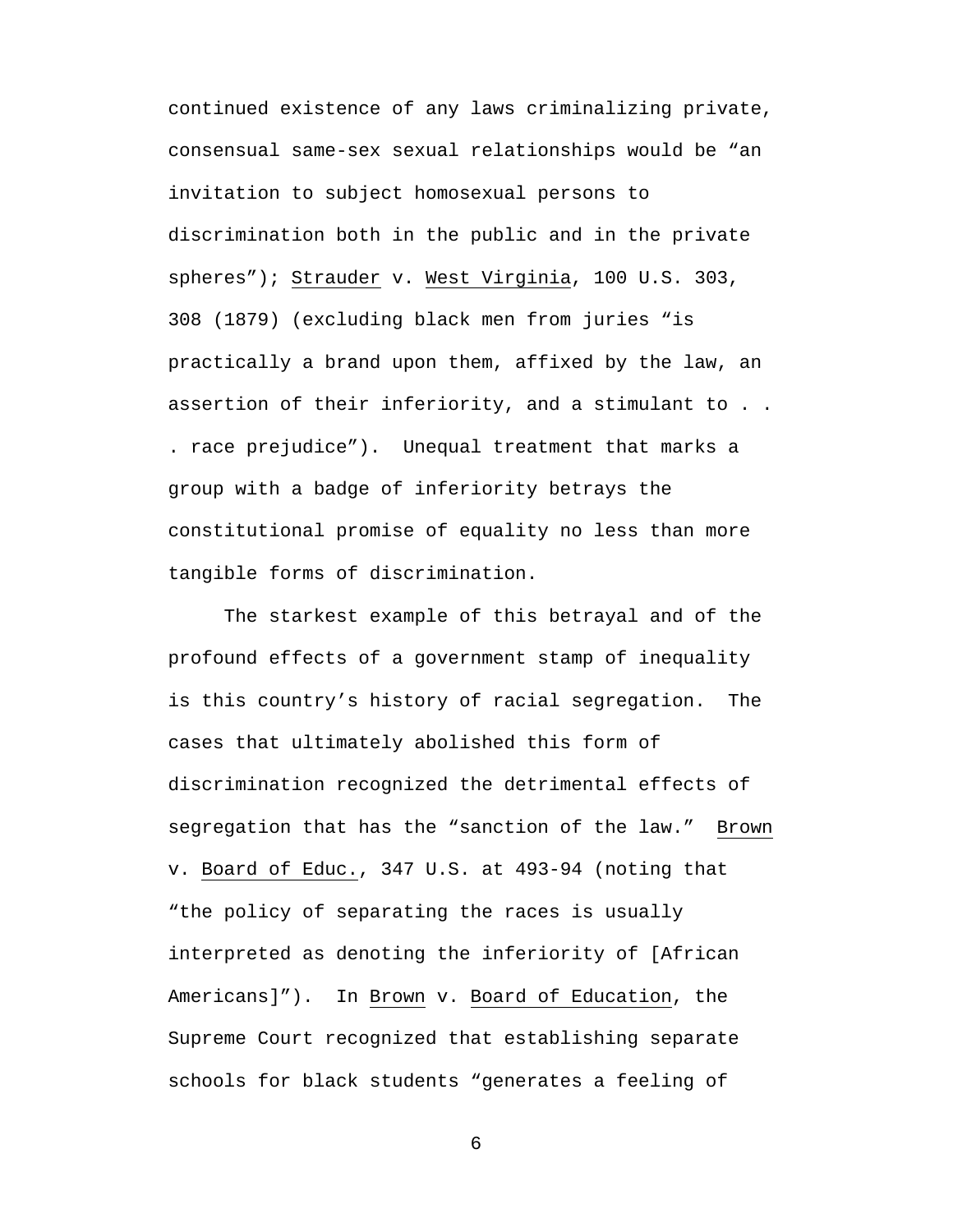inferiority as to their status in the community that may affect their hearts and minds in a way unlikely ever to be undone." Id. The recognition of this psychological harm is what led the Court to hold that "[s]eparate educational facilities are inherently unequal" – and thus unconstitutional – even when those schools had the same facilities and resources. Id. at 495; see also Watson v. Memphis, 373 U.S. 526, 538 (1963) (the sufficiency of separate recreational facilities for African Americans "is beside the point; it is the segregation by race that is unconstitutional").

It was this same concern about the stigmatizing effects of discrimination that led Justice Harlan to dissent passionately from the Court's endorsement of "separate but equal" in the context of public accommodations in Plessy v. Ferguson, 163 U.S. 537 (1896) (Harlan, J., dissenting). Legislating "separate but equal" railroad coaches for blacks and whites, Justice Harlan recognized, "proceed[ed] on the ground that [African Americans] are so inferior and degraded that they cannot be allowed to sit in public coaches occupied by white citizens." Id. at 560. As the Court later acknowledged in Brown v. Board of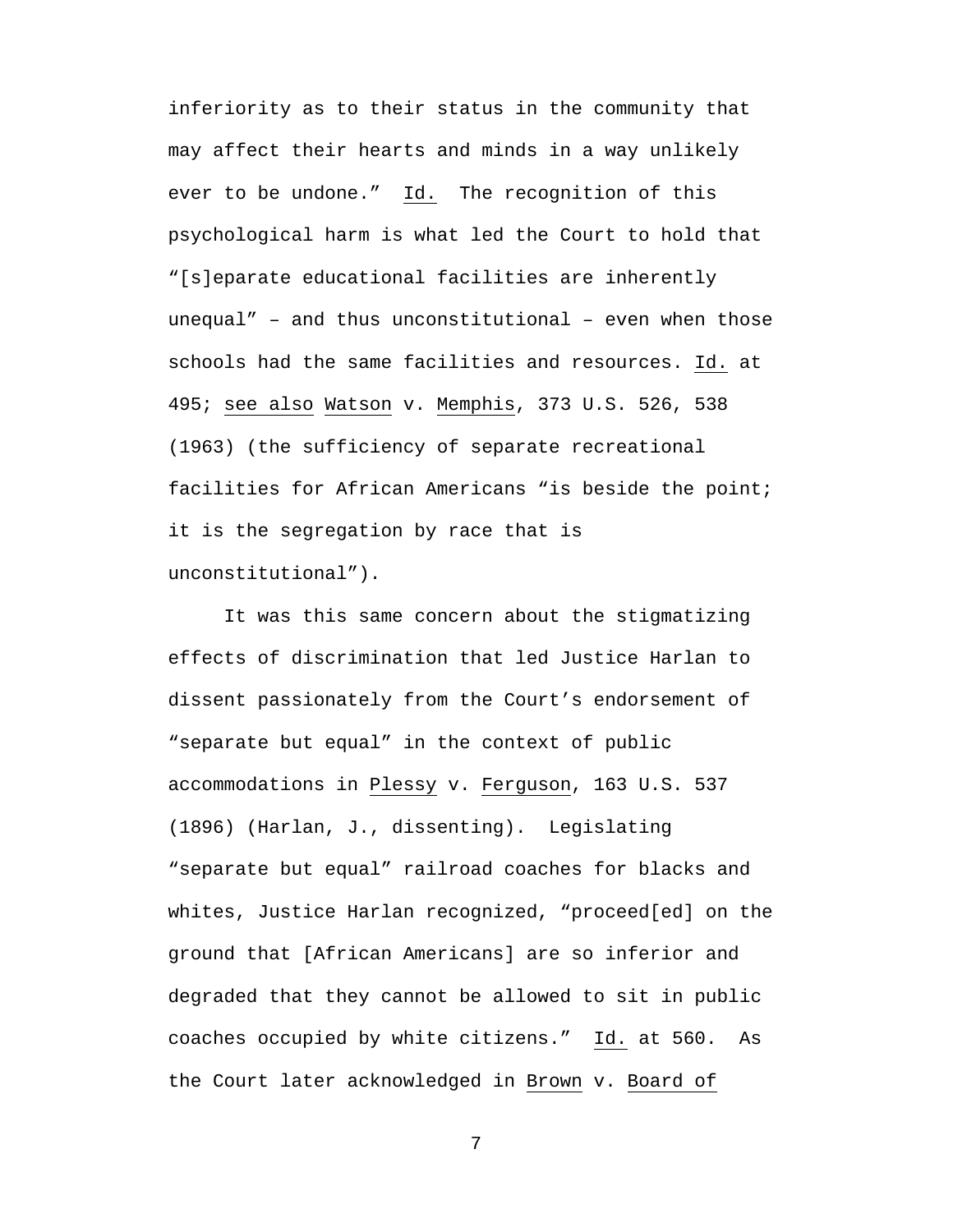Education and subsequent cases, the guarantee of equal protection does not permit a State to justify discrimination against a particular group simply by claiming to provide "'equal' accommodations." Id. at 552.

The principle that the Constitution demands equality for its own sake in order to prevent the psychological and social consequences of invidious discrimination was first articulated in response to racial segregation, but the United States Supreme Court also has rejected other forms of government discrimination that send the same message that some members of our community are not as worthy as others. For example, the Court now recognizes that rules and policies that relegate women to a separate sphere are discriminatory and serve to reinforce stereotypes that women are "innately inferior." Hogan, 458 U.S. at 725; Frontiero v. Richardson, 411 U.S. 677, 684-85 (1973); see also Heckler, 465 U.S. at 739 (discussing in context of gender discrimination how "discrimination itself" stigmatizes the disfavored group as innately inferior); Roberts v. United States Jaycees, 468 U.S. 609, 625 (1984) (gender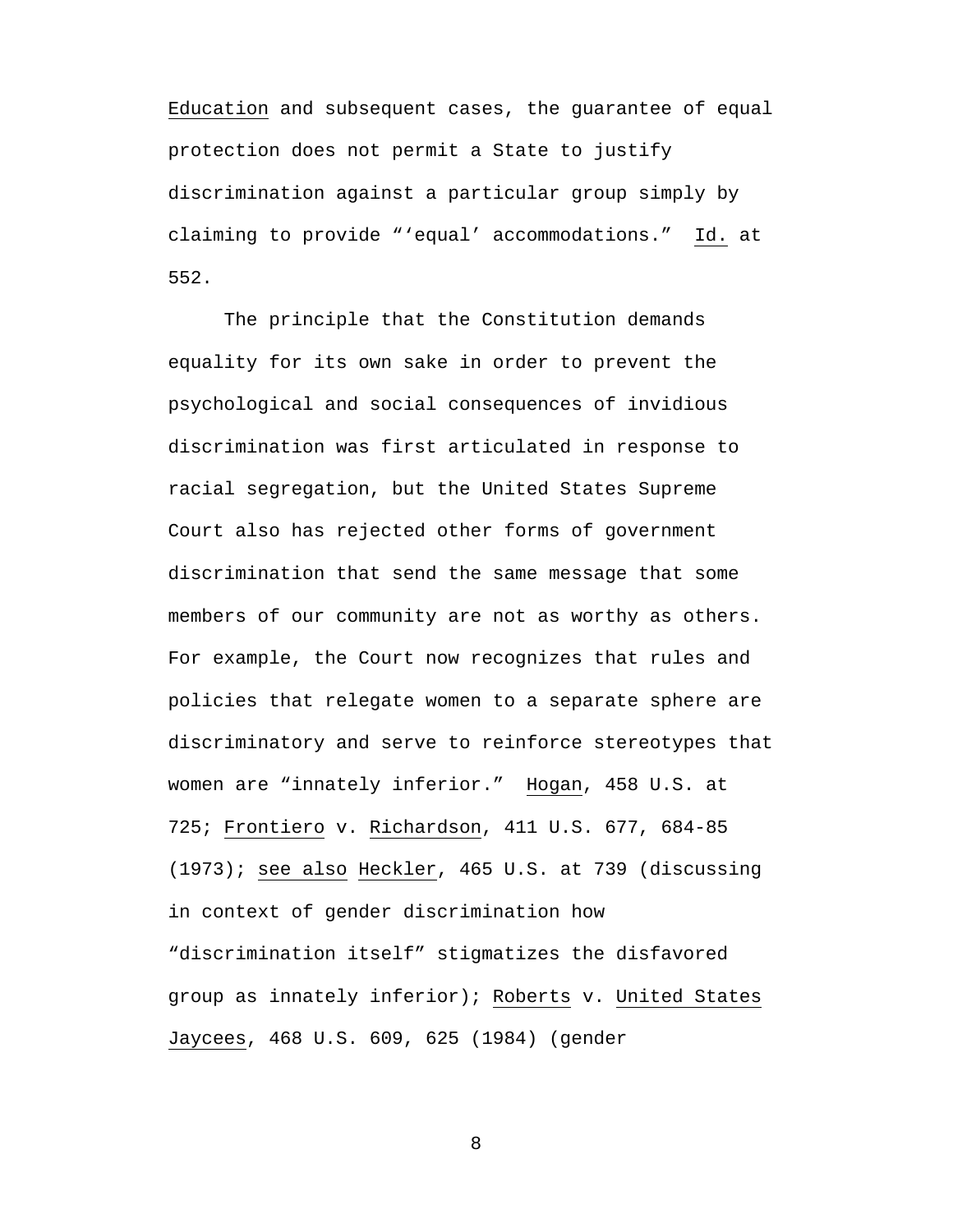discrimination "deprives persons of their individual dignity").

Similarly, in United States v. Virginia, 518 U.S. 515 (1996), the Supreme Court rejected the State of Virginia's attempt to justify its categorical exclusion of women from the Virginia Military Institute on the ground that the State had provided a separate and allegedly "equal" facility for women. The Court stressed the implausibility of the State's claim that a separate facility could provide true equality given the long history of discrimination against women in public education, id. at 535-40, and the fact that the "parallel" institution did not replicate the numerous benefits provided by the established institution, including intangible benefits such as its "standing in the community, traditions and prestige." Id. at 547-48; 551-55. More fundamentally, the Supreme Court held that the discriminatory policy was inconsistent with the core principle that a state may not exclude women from "full citizenship stature." Id. at 532.

Concern about the stigma of government discrimination also figured prominently in the Court's decision in Lawrence last term striking down a law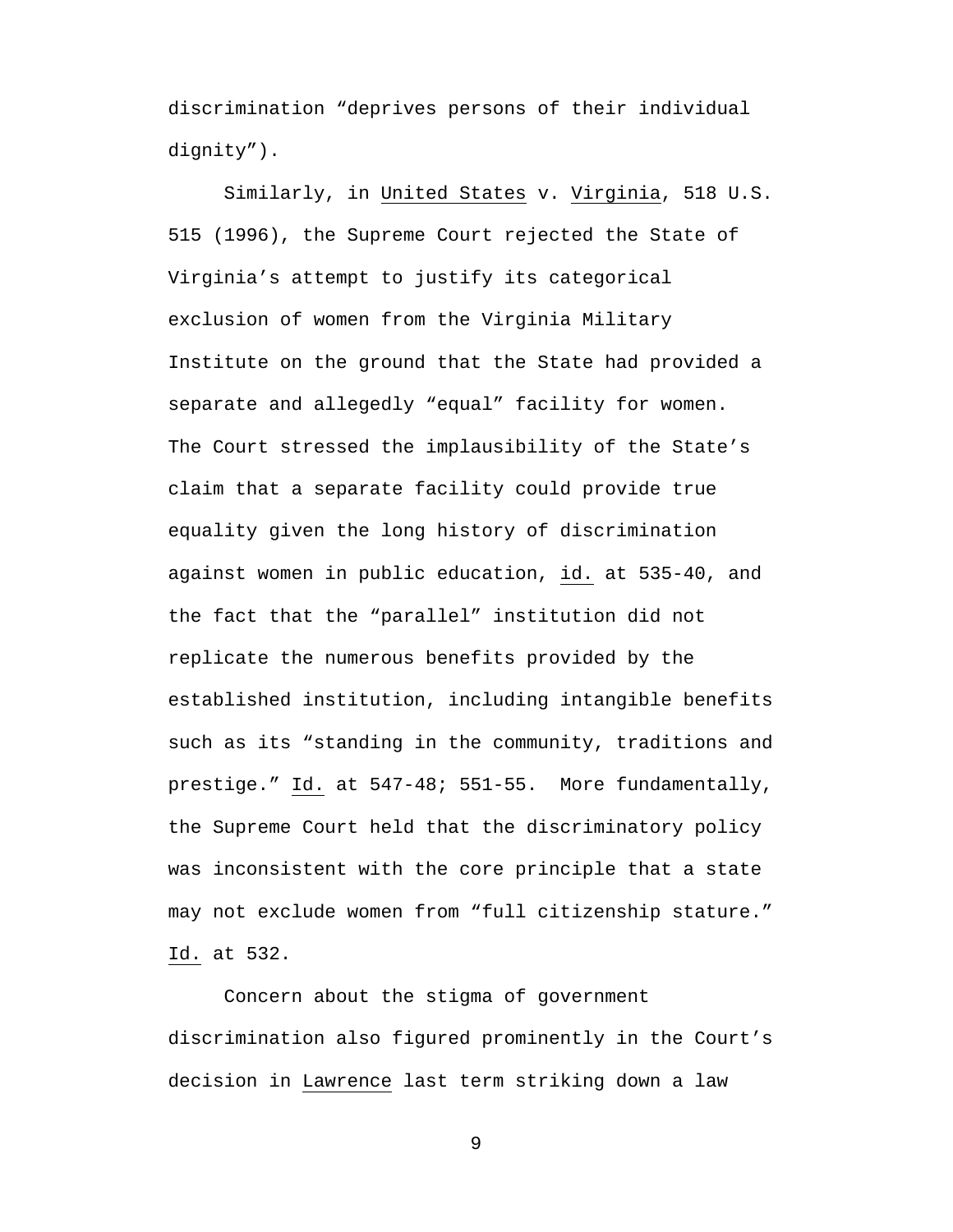that criminalized private, consensual same-sex sexual intimacy. The Court emphasized the "stigma" imposed by the law, and the fact that it "demean[ed] the lives of homosexual persons" and denied them "dignity." Id. at 2478, 2482. As the Court recognized, this kind of stigmatization is an affront to our constitutional system. Id. at 2484; see also id. at 2486 (O'Connor, J., concurring) (holding that equal protection prevents a state from creating "a classification of persons undertaken for its own sake") (quoting Romer v. Evans, 517 U.S. 620, 634-35 (1996)).

The principle that government must not take action that brands any group of citizens as less valued is so embedded in our constitutional tradition that it also pervades the Supreme Court's interpretation of the Establishment Clause's protection of religious minorities:

[T]he Establishment Clause is infringed when the government makes adherence to religion relevant to a person's standing in the political community. Direct government action endorsing religion or a particular religious practice is invalid under this approach because it sends a message to nonadherents that they are outsiders, not full members of the political community, and an accompanying message to adherents that they are insiders, favored members of the political community.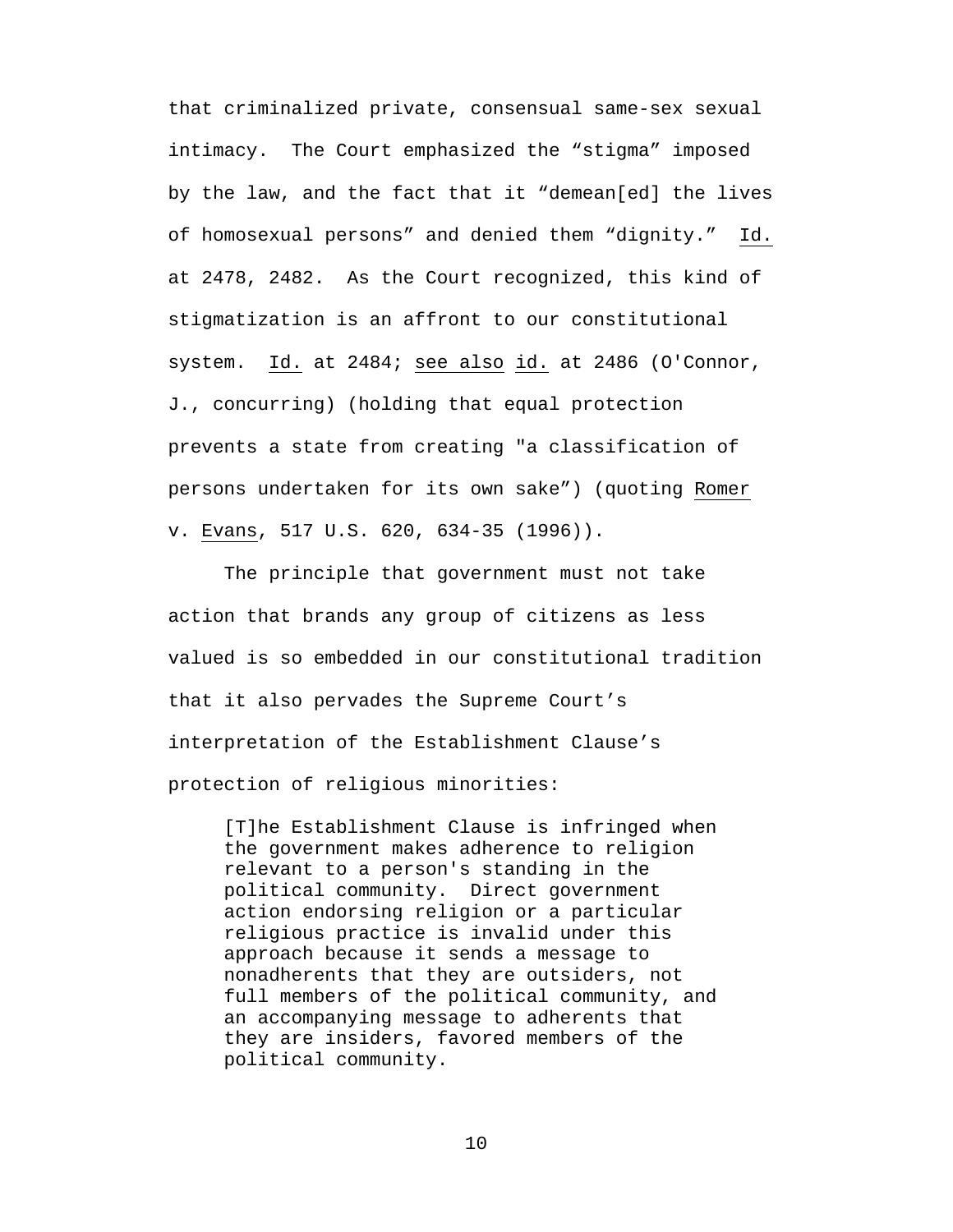Lee v. Weisman, 505 U.S. 577, 607 n.9 (1992) (quoting Wallace v. Jaffree, 472 U.S. 38, 69 (1985) (O'Connor, J., concurring in judgment) (internal quotation marks omitted)).

What the Supreme Court has made unmistakably clear is that, independent of the harm caused by the deprivation of specific rights and benefits, the Constitution is offended whenever the government arbitrarily discriminates against a group of citizens. Such government-sponsored discrimination marks that group with a badge of inferiority and impairs their ability to be full participants in civic life.

This Court has long recognized that the Legislature is forbidden by constitutional equality guarantees from establishing arbitrary or irrational classifications and from enacting invidious discrimination. See, e.g., Pinnick v. Cleary, 360 Mass. 1, 28 (1971). In Goodridge, this Court held that excluding same-sex couples from the right to marry violates the Massachusetts Constitution because "[i]n so doing, the State's action confers an official stamp of approval on the destructive stereotype that same-sex relationships are . . . inferior to oppositesex relationships and are not worthy of respect." 440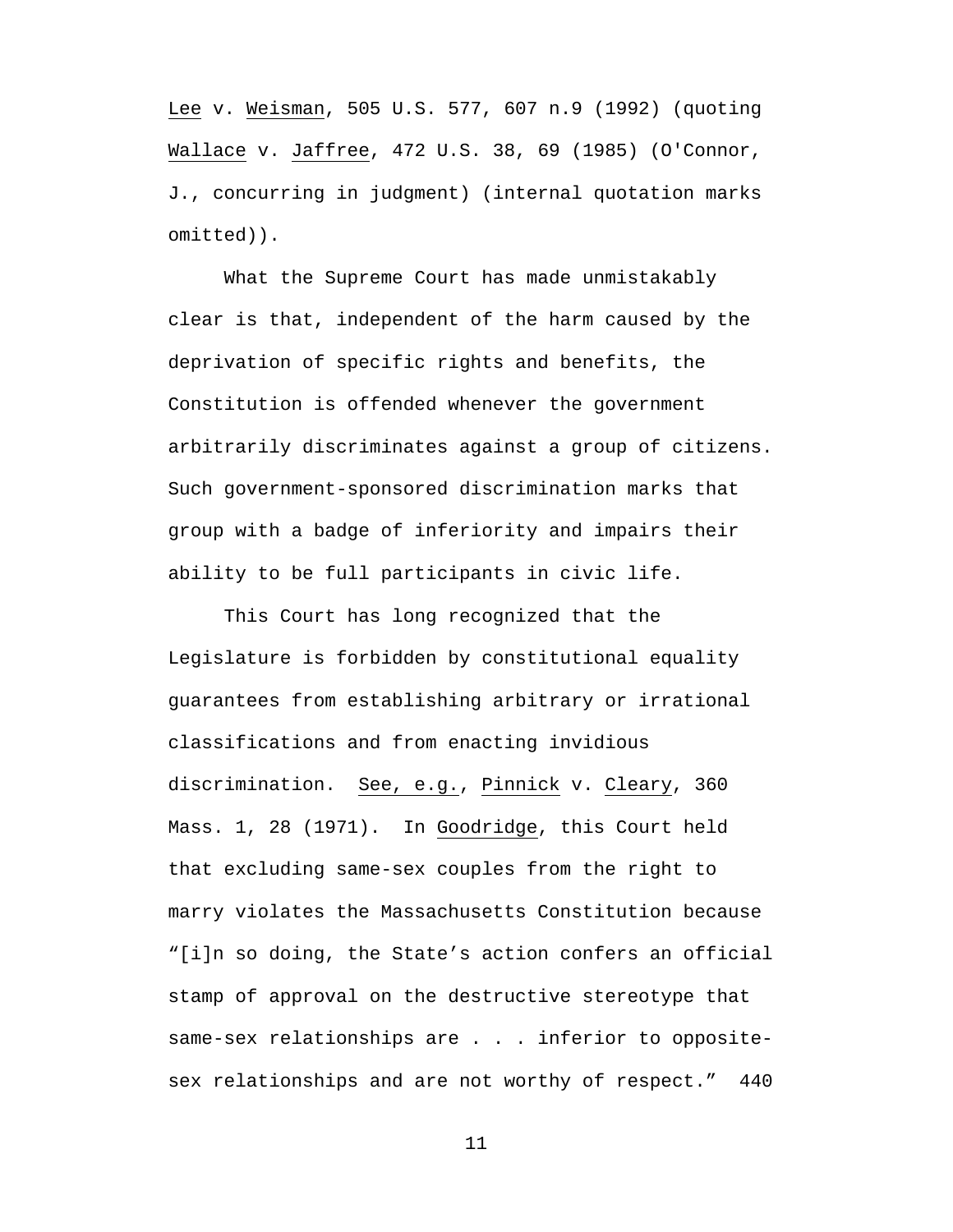Mass. at 333. The proposed civil unions bill would continue to exclude lesbians and gay men from marriage and, thus, would continue to work a "deep and scarring hardship . . . for no rational reason." Id. at 341. The proposed separate system for recognizing the relationships of same-sex couples would create precisely the kind of "second-class citizenship" that the Massachusetts Constitution forbids. Id. at 312.

Even if a separate status for same-sex couples could replicate all of the tangible and intangible benefits provided by marriage, which it cannot, such a system would still make second-class citizens of the couples who had no choice but to enter into this separate institution because marriage was forbidden to them. As the United States Supreme Court recognized fifty years ago, "separate but equal" is not equal. Excluding same-sex couples from joining the cherished institution of marriage is intrinsically harmful because it would mark them as inferior to their heterosexual counterparts and diminish their status in the community. Because the exclusion would send the official message that same-sex relationships are not as worthy of respect as heterosexual relationships, those relationships would not be treated with the same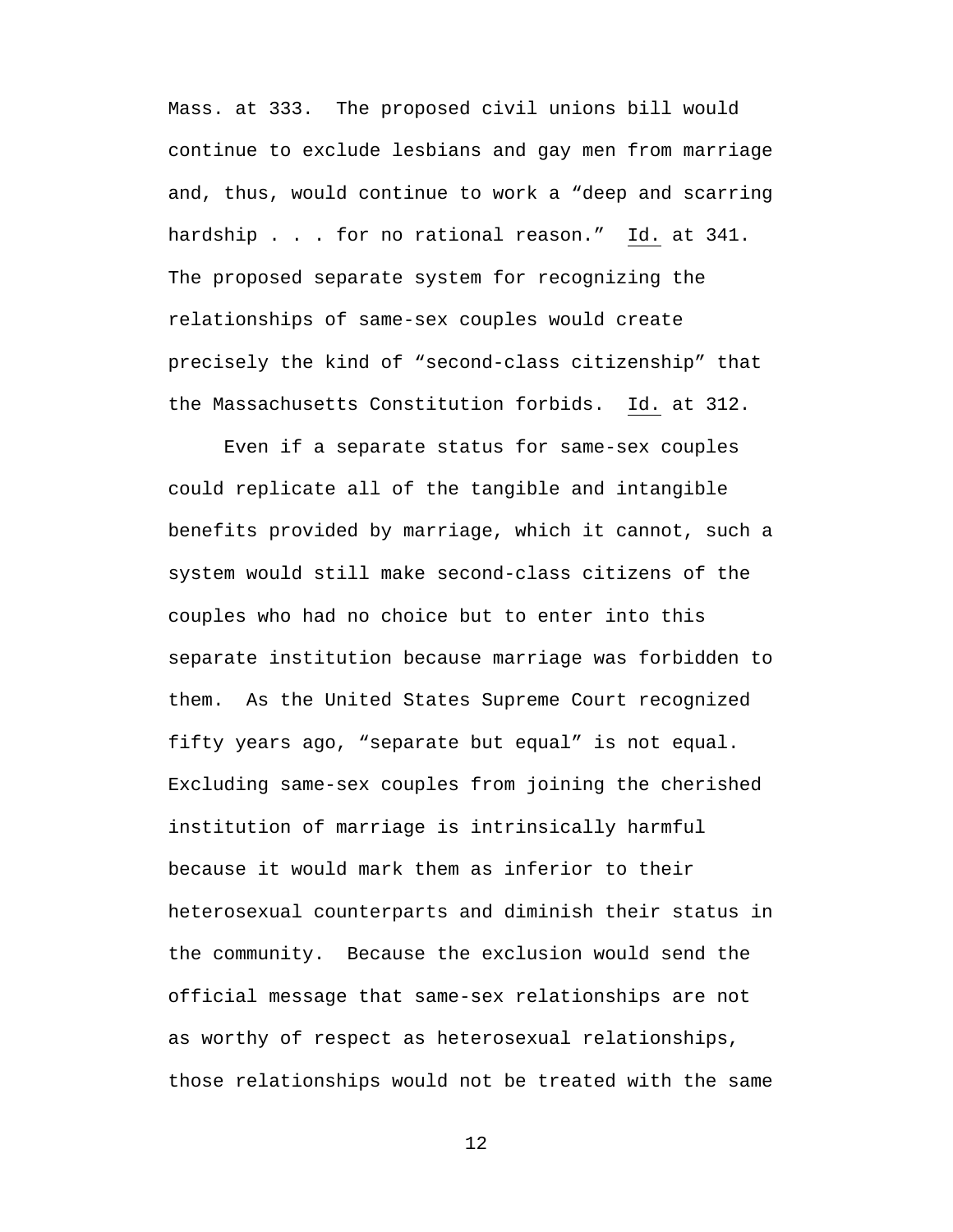respect by others. Giving same-sex couples a separate but purportedly equal system for gaining recognition of their relationships would not change this, and would not constitute equality, because their relationships still would not be recognized by the rest of society as being as valued as heterosexual relationships.

Recognizing this very point, the Court of Appeal for British Columbia, in mandating equal marriage for same-sex couples, held that "[a]ny other form of recognition for same-sex relationships, including the parallel institution of [registered domestic partnerships] falls short of true equality. This Court should not be asked to grant a remedy which makes same-sex couples 'almost equal', or to leave it to governments to choose amongst less-than-equal solutions." Barbeau v. Attorney Gen. of Canada, 2003 B.C.C.A. 251, para. 156 (2003). The Court of Appeal for Ontario agreed that an alternative system for recognizing same-sex relationships was insufficient, explaining that the right to equality ensures not only equal access to economic benefits, but also equal access to "fundamental societal institutions." Halpern v. Toronto, 172 O.A.C. 276, paras. 102-07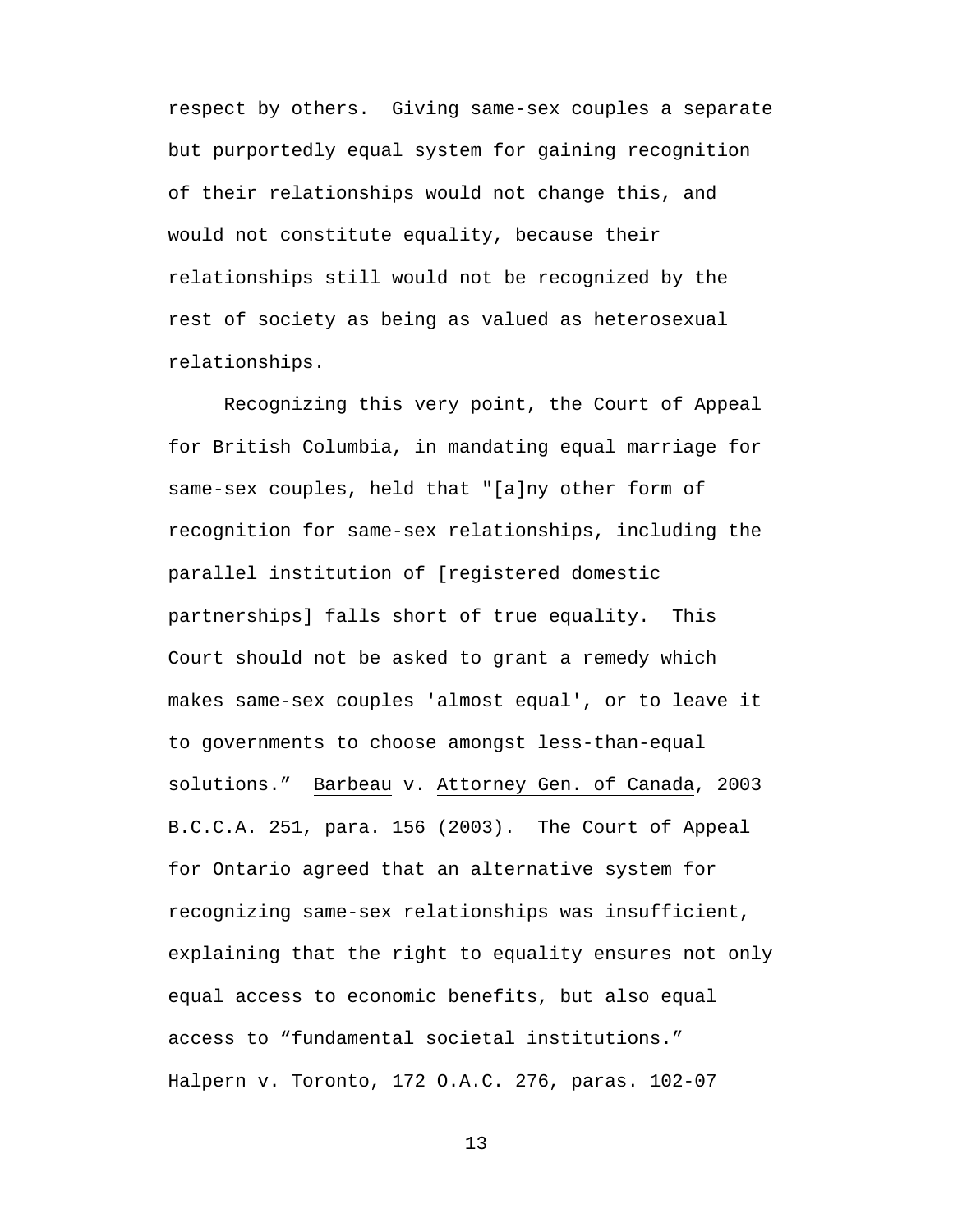(2003). Excluding same-sex couples from marriage, the court held, "perpetuates the view that same-sex relationships are less worthy of recognition than opposite-sex relationships. In doing so, it offends the dignity of persons in same-sex relationships." Id. at para. 107.

The very fact that the proposed civil unions bill would establish a separate status for same-sex couples, rather than implement this Court's mandate in Goodridge, demonstrates that the civil unions it proposes are not equal to marriage. The only proffered rationale for continuing to deny same-sex couples entry into the institution of marriage, notwithstanding this Court's ruling, is to "preserv[e] the traditional, historic nature and meaning of the institution of marriage." Senate, No. 2175, Sec. 1. This Court, however, was "mindful" that its decision marks a change in the history of marriage law, Goodridge, 440 Mass. at 312, and that "history must yield to a more fully developed understanding of the invidious quality of the discrimination." Id. at 328. Invoking history and tradition to justify discrimination is nothing more than arguing that the law should be what it is because it has always been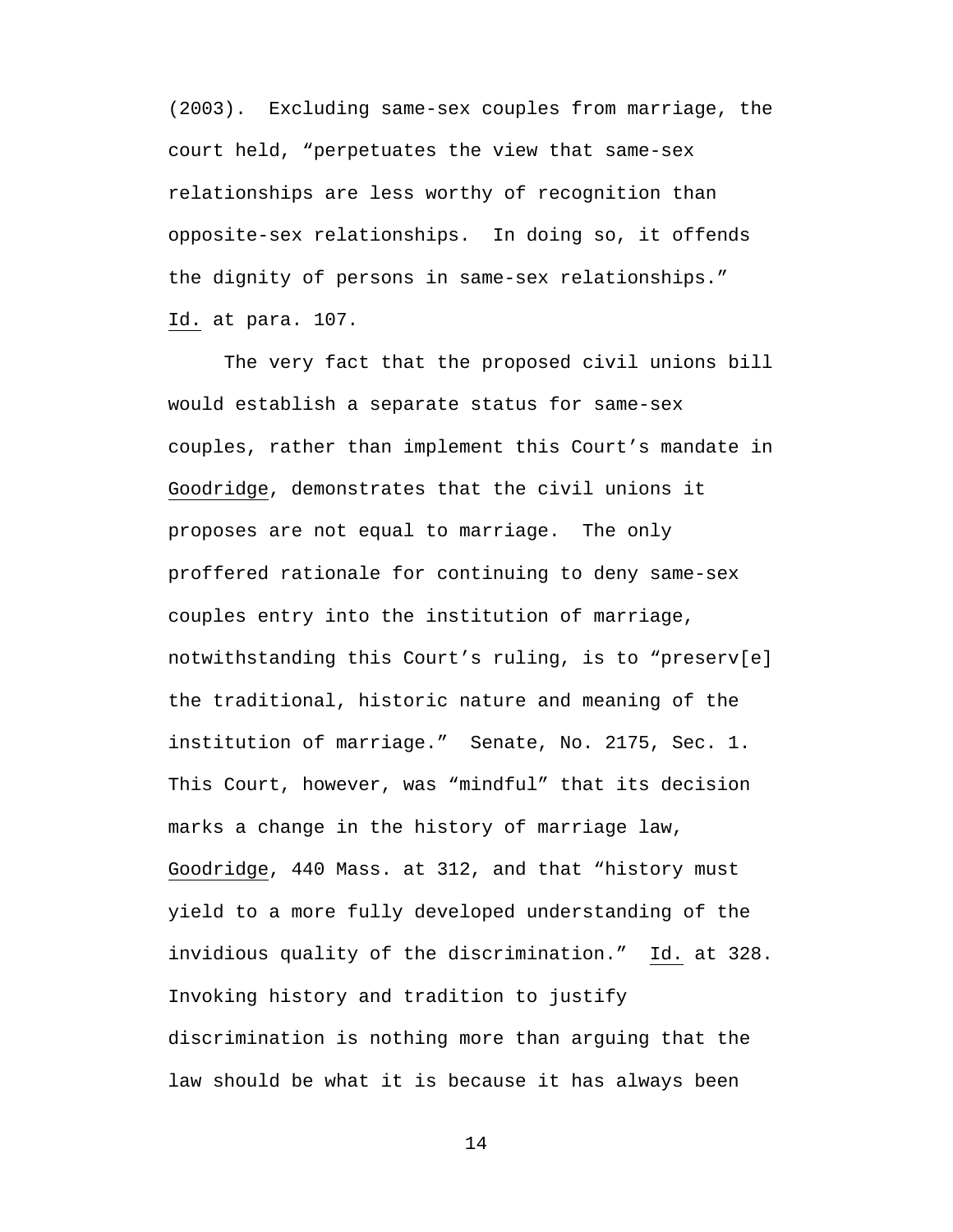that way, which turns constitutional adjudication on its head. See, e.g., Lawrence, 123 S. Ct. at 2483 ("neither history nor tradition could save a law prohibiting miscegenation from constitutional attack"); Halpern, 172 O.A.C. 276 at para. 117 ("[s]tating that marriage is heterosexual because it always has been heterosexual is merely an explanation for the opposite-sex requirement of marriage; it is not an objective that is capable of justifying" infringement on the guarantee of equality); Perez v. Sharp, 198 P.2d 17, 27 (Cal. 1948) ("[c]ertainly the fact alone that the discrimination has been sanctioned by the state for many years does not supply . . . justification"). If history and tradition were considered to be legitimate factors under the Constitution to justify government-sanctioned discrimination, our country would be a very different and far less hospitable nation indeed. See, e.g., Plessy, 163 U.S. at 550 (upholding law mandating separate but equal train accommodations because the legislature was "at liberty to act with reference to the established usages, customs and traditions of the people").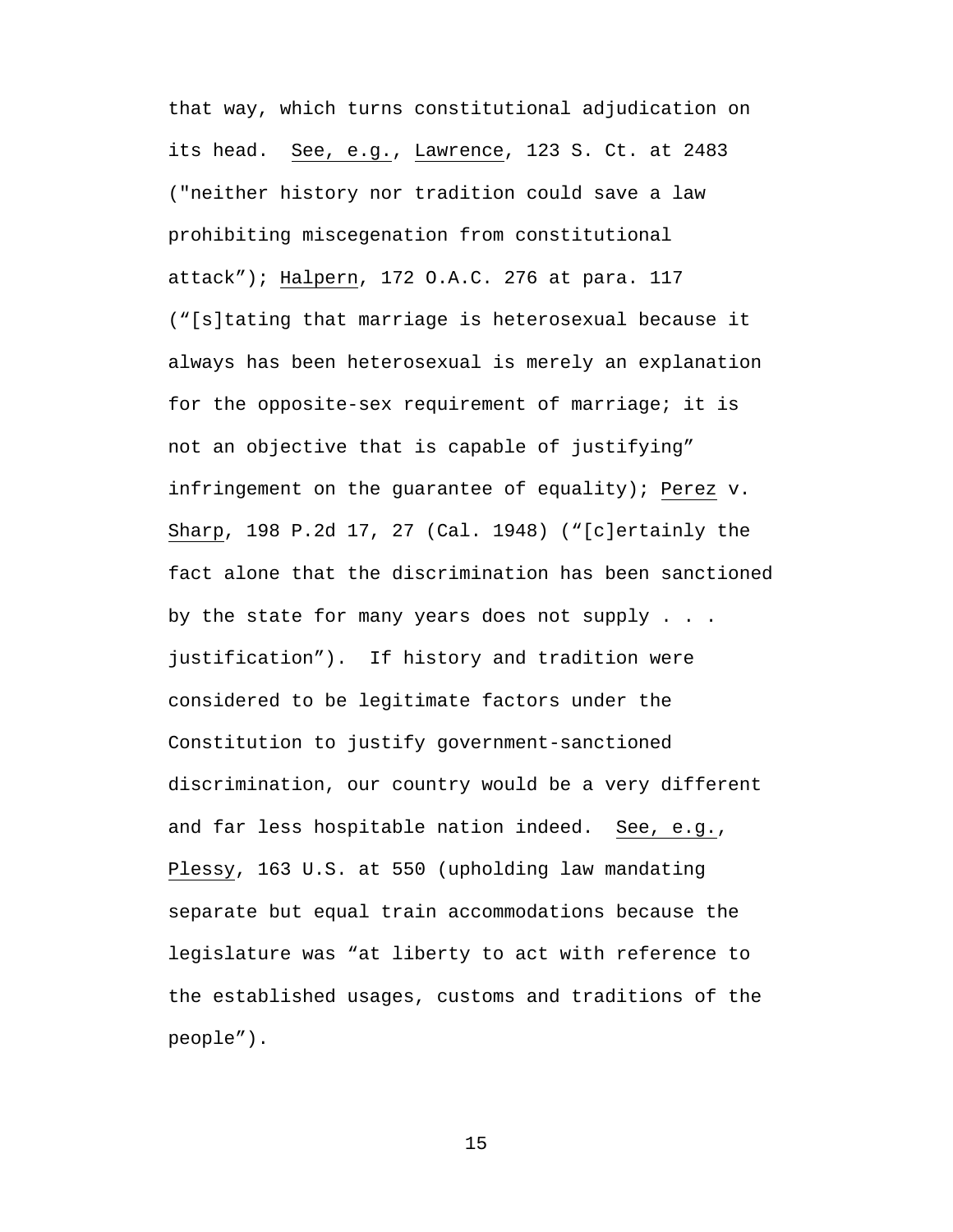That some people may disapprove of same-sex couples marrying is no justification for arbitrary discrimination by the government. The United States Supreme Court has long recognized that government discrimination is particularly destructive when it is designed to accommodate societal prejudice. See, e.g., Palmore v. Sidoti, 466 U.S. 429, 433 (1984) ("[t]he Constitution cannot control such prejudices but neither can it tolerate them. Private biases may be outside the reach of the law, but the law cannot, directly or indirectly, give them effect"); City of Cleburne v. Cleburne Living Ctr., Inc., 473 U.S. 432, 448 (1985) (rejecting ordinance enacted in response to "negative attitudes" and "fears" about the mentally retarded because government "may not avoid the strictures of [the equal protection clause] by deferring to the wishes or objections of some fraction of the body politic"); Watson, 373 U.S. at 535 ("constitutional rights may not be denied simply because of hostility to their assertion or exercise").

To decide whether the proposed civil unions bill achieves equality, the Court need only consider whether married heterosexuals in Massachusetts would accept for themselves the status of civil unions and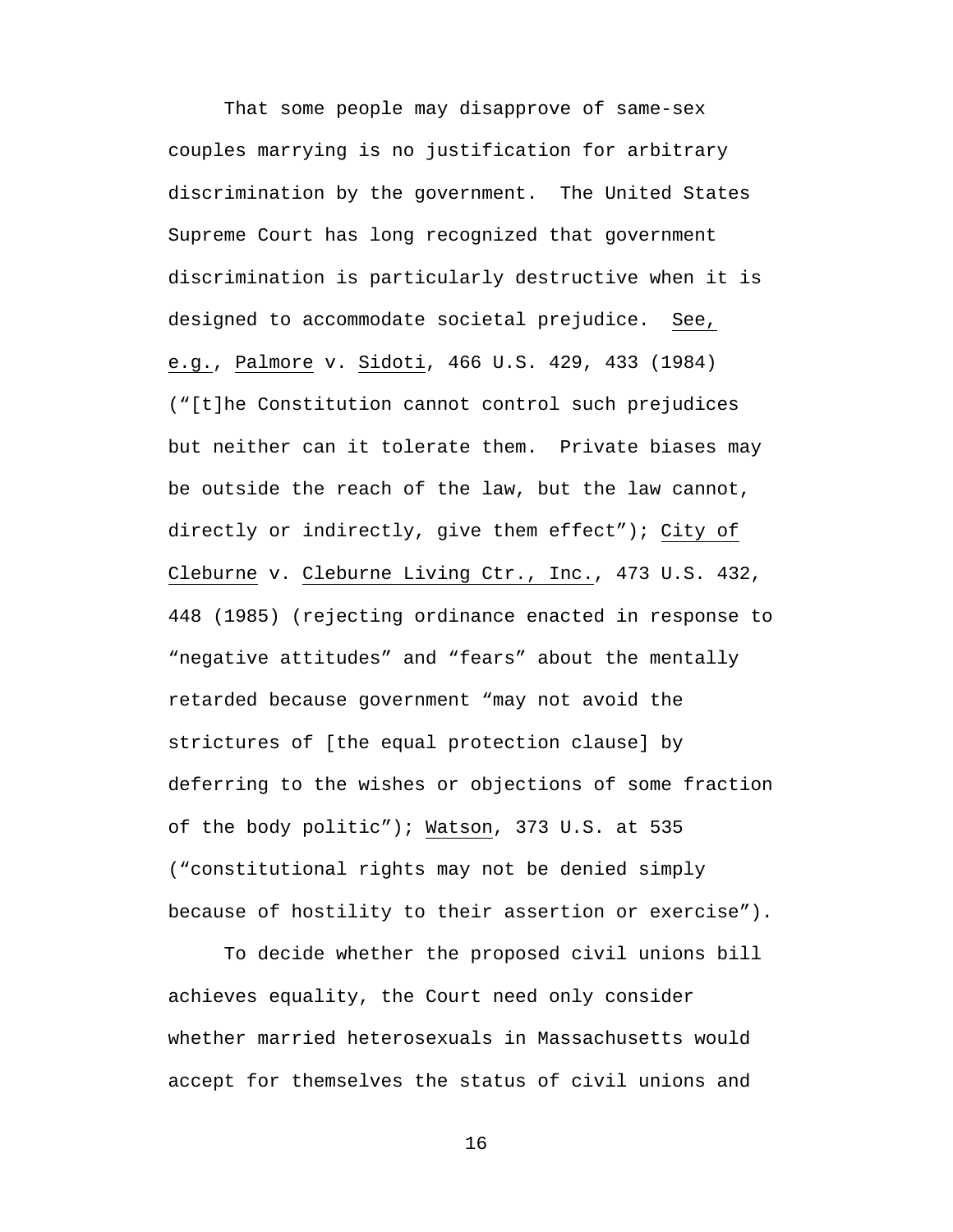give up the right to be married. As Justice Jackson recognized:

The framers of the [United States] Constitution knew, and we should not forget today, that there is no more effective practical guaranty against arbitrary and unreasonable government than to require that the principles of law which officials would impose upon a minority must be imposed generally. Conversely, nothing opens the door to arbitrary action so effectively as to allow those officials to pick and choose only a few to whom they will apply legislation and thus to escape the political retribution that might be visited upon them if larger numbers were affected. Courts can take no better measure to assure that laws will be just than to require that laws be equal in operation.

Railway Express Agency v. New York, 336 U.S. 106, 112-

13 (1949) (Jackson, J., concurring). The guarantee of equality "requires the democratic majority to accept for themselves and their loved ones what they impose on you and me." Cruzan v. Director, Missouri Dep't of Health, 497 U.S. 261, 300 (1990) (Scalia, J., concurring). The Senate's civil unions bill limits this new status to same-sex couples exclusively because married heterosexuals would never accept for themselves a status of mere civil union. This simple fact alone underscores the inequality of marriage and civil unions.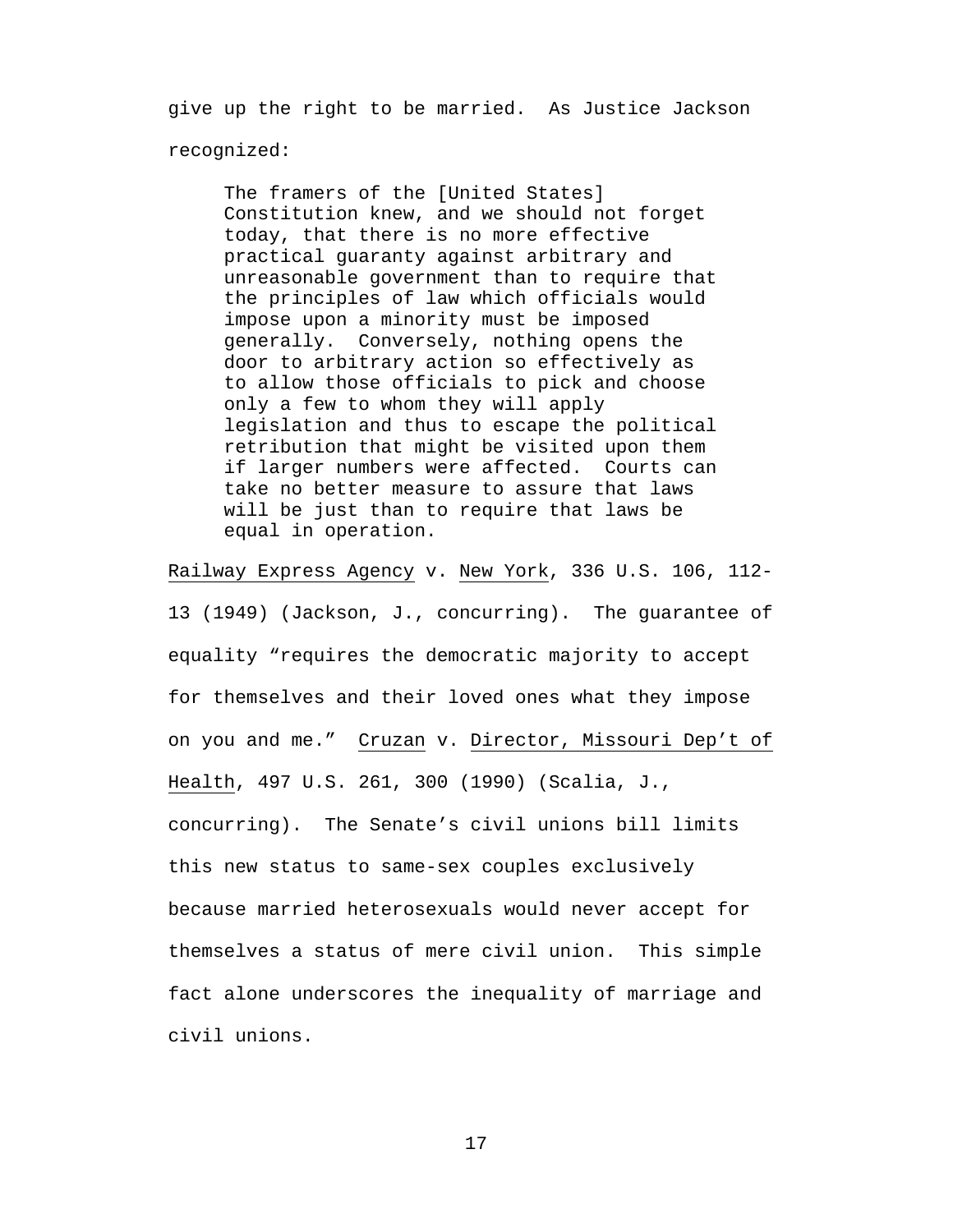#### **Conclusion.**

<span id="page-22-0"></span>For the reasons discussed above, Amici respectfully urge this Court to advise that the Senate's proposed civil unions bill, Senate, No. 2175, if enacted, would violate the Massachusetts Constitution.

Respectfully submitted,

UNITED STATES REPRESENTATIVE JOHN LEWIS; THE AMERICAN CIVIL LIBERTIES UNION FOUNDATION; THE AMERICAN CIVIL LIBERTIES UNION OF MASSACHUSETTS; THE ASIAN-AMERICAN LAWYERS ASSOCIATION OF MASSACHUSETTS; THE ASIAN AMERICAN LEGAL DEFENSE AND EDUCATION FUND; THE BOSTON BAR ASSOCIATION; COMMUNITY CHANGE, INC.; THE FAIR HOUSING CENTER OF GREATER BOSTON; THE GREATER BOSTON CIVIL RIGHTS COALITION; THE JEWISH ALLIANCE FOR LAW AND SOCIAL ACTION; JUSTICE RESOURCE INSTITUTE, INC.; JRI HEALTH; LAMBDA LEGAL DEFENSE AND EDUCATION FUND; LA RAZA CENTRO LEGAL; THE LAWYERS' COMMITTEE FOR CIVIL RIGHTS UNDER LAW OF THE BOSTON BAR ASSOCIATION; LLEGÓ, THE NATIONAL LATINA/O LESBIAN, GAY, BISEXUAL AND TRANSGENDER ORGANIZATION; THE MASSACHUSETTS ASSOCIATION OF HISPANIC ATTORNEYS; THE MASSACHUSETTS BLACK WOMEN ATTORNEYS; THE NATIONAL ASIAN PACIFIC AMERICAN LEGAL CONSORTIUM; THE NATIONAL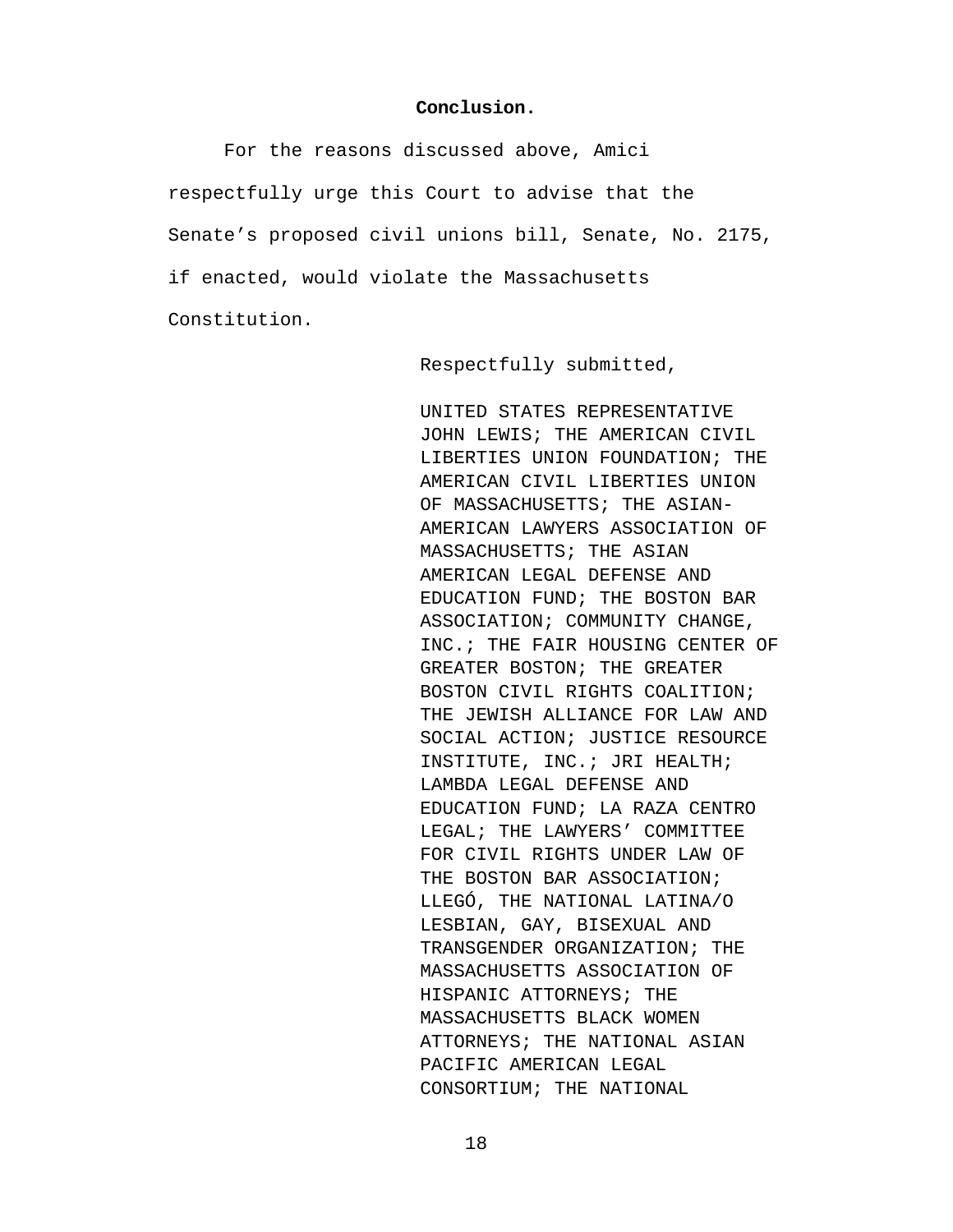ASSOCIATION OF WOMEN LAWYERS; THE NATIONAL ASSOCIATION OF SOCIAL WORKERS; THE NATIONAL ASSOCIATION OF SOCIAL WORKERS MASSACHUSETTS CHAPTER; THE NATIONAL CENTER FOR LESBIAN RIGHTS; THE NATIONAL COUNCIL OF JEWISH WOMEN, INC.; THE NATIONAL LAWYERS GUILD LESBIAN, GAY, BISEXUAL AND TRANSGENDER COMMITTEE; THE NATIONAL LAWYERS GUILD MASSACHUSETTS CHAPTER; THE NATIONAL ORGANIZATION FOR WOMEN; THE NORTHWEST WOMEN'S LAW CENTER; NOW LEGAL DEFENSE AND EDUCATION FUND; PEOPLE FOR THE AMERICAN WAY FOUNDATION; SOULFORCE, INC.; THE SOUTHERN POVERTY LAW CENTER; THE URBAN LEAGUE OF EASTERN MASSACHUSETTS; AND THE WOMEN'S BAR ASSOCIATION OF MASSACHUSETTS.

BY THEIR ATTORNEYS,

Daryl J. Lapp, BBO #554980 Kevin Batt, BBO #634852 Anne Robbins, BBO #561968 Palmer & Dodge LLP 111 Huntington Avenue Boston, Massachusetts 02199 (617) 239-0100

\_\_\_\_\_\_\_\_\_\_\_\_\_\_\_\_\_\_\_\_\_\_\_\_\_\_

Vickie Henry, BBO 632367 Foley Hoag 155 Seaport Boulevard Boston, MA 02210 (617) 832-1000

\_\_\_\_\_\_\_\_\_\_\_\_\_\_\_\_\_\_\_\_\_\_\_\_\_\_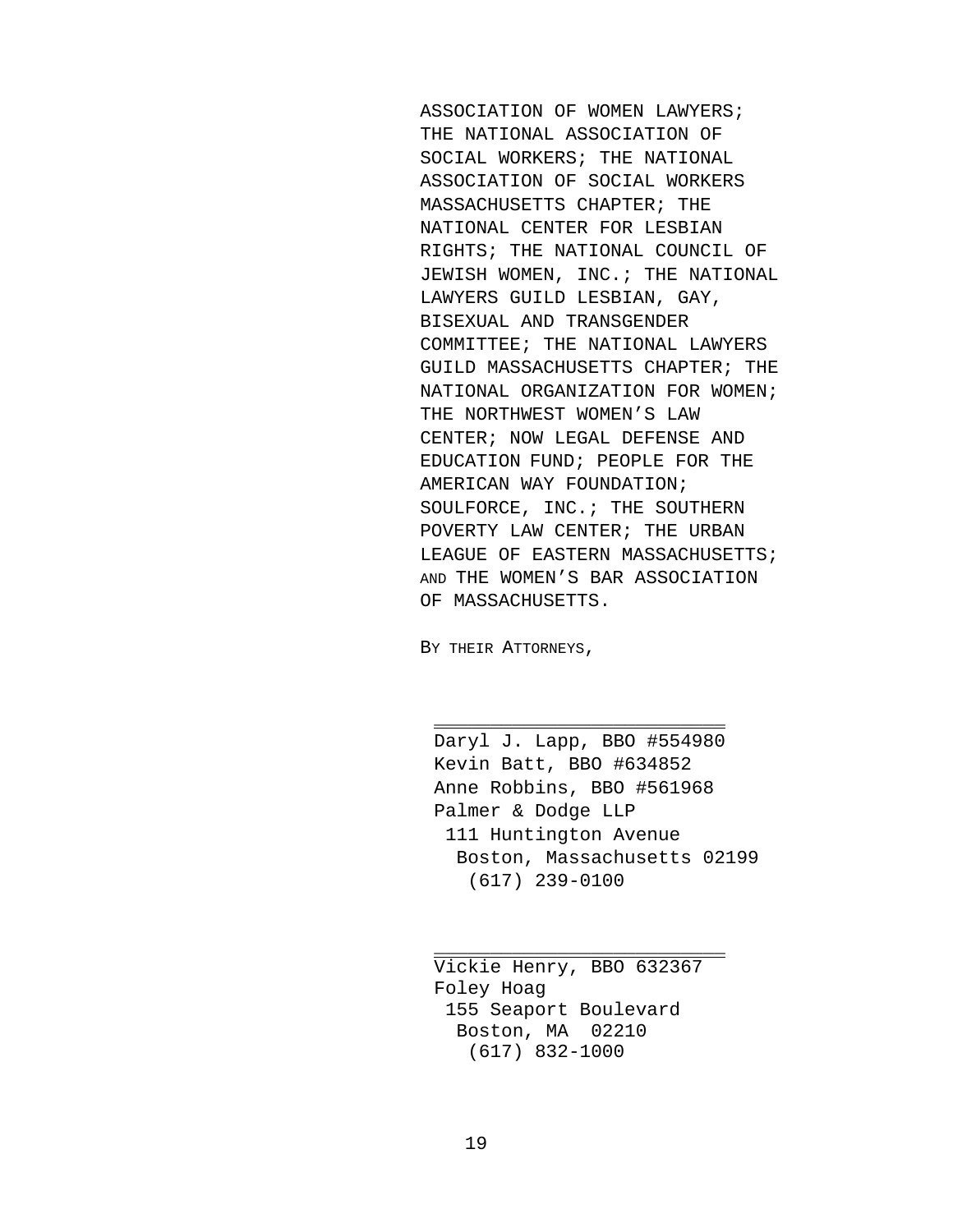Leslie Cooper James D. Esseks American Civil Liberties Union Foundation 125 Broad Street New York, NY 10004 (212) 549-2627 John Reinstein, BBO #416120 Sarah R. Wunsch, BBO #548767 ACLU of Massachusetts 99 Chauncy Street, Suite 310 Boston, MA 02111 (617) 482-3170 David Buckel Lambda Legal Defense and Education Fund, Inc. 120 Wall Street, Suite 1500 New York, NY 10005 (212) 809-8585 Shannon Minter Legal Director National Center for Lesbian Rights 870 Market Street, Suite 570 San Francisco, CA 94102 (415) 392-6257 x310 Elliot M. Mincberg Judith E. Schaeffer People for the American Way Foundation 2000 M Street, NW, Suite 400 Washington, DC 20036 (202) 467-4999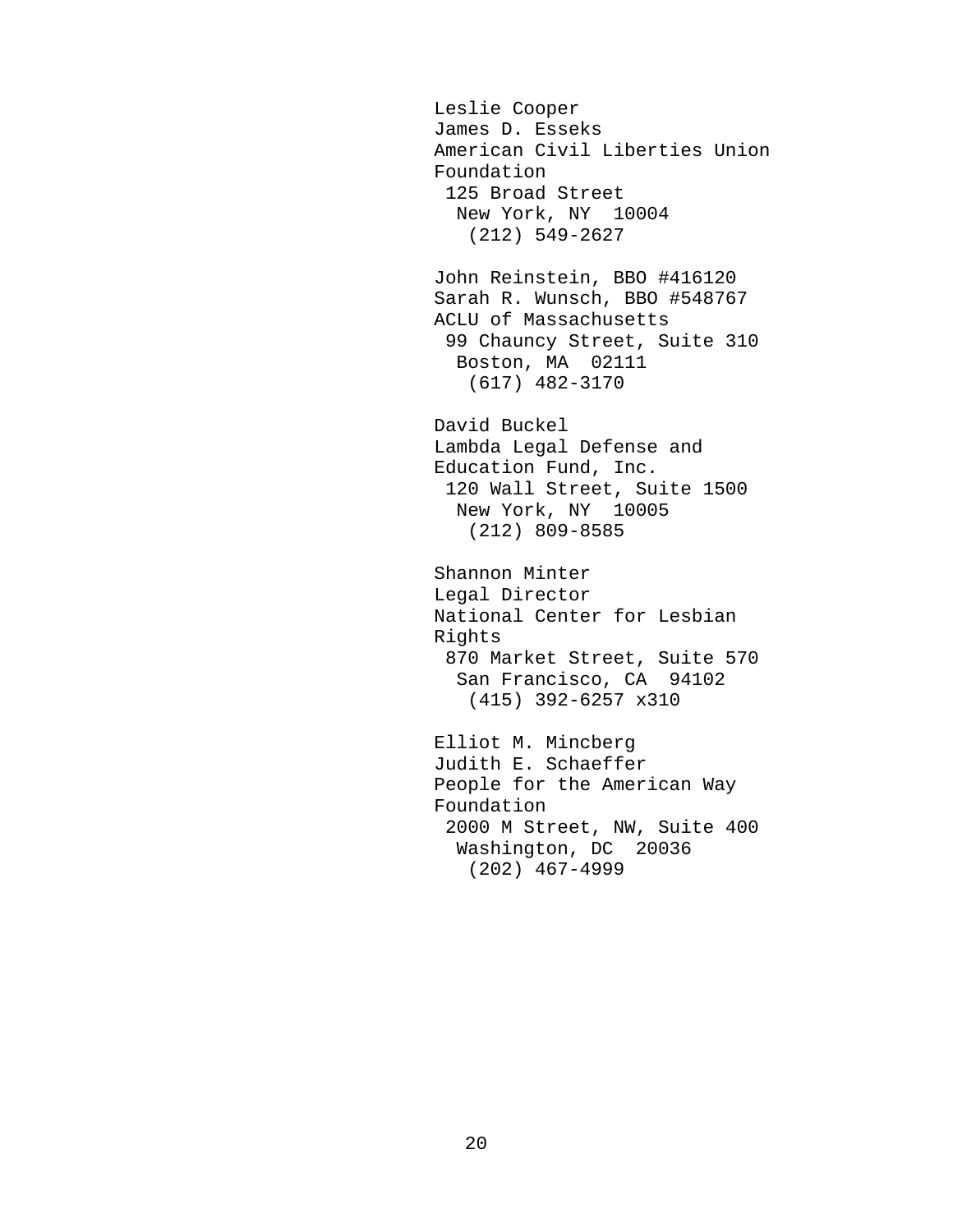#### **Addendum.**

**John Lewis** is currently a United State Congressman from Georgia, a position he has held since 1986. He risked his life in the 1961 Freedom Rides in the South, was Chairman of the Student Nonviolent Coordinating Committee (SNCC) from 1963 to 1966, was a keynote speaker at the 1963 March On Washington, led the Bloody Sunday March that contributed to passage of the Voting Rights Act of 1965, and was a pivotal figure in the voter registration drives that followed. Throughout his lifetime of civil rights work he has fought against the so-called "separate but equal" doctrine, and sees it as a terrible threat wherever it arises, because it erodes liberty and ultimately harms the community as a whole. He has also taken a strong stand in the United States Congress against efforts to deny same-sex couples the freedom to marry.

The **American Civil Liberties Union Foundation** (ACLU) is a non-profit, non-partisan corporation founded in 1920 for the purpose of maintaining and advancing civil liberties in the United States. It has over 300,000 members nationwide. The ACLU has a long history of legal advocacy to protect the rights of all citizens to equal protection under the law. In 1986, the ACLU created a Lesbian and Gay Rights Project (Project) to direct litigation to combat sexual orientation discrimination. The Project has participated in numerous state cases involving the protection of relationships formed by lesbians and gay men. The ACLU participated as amicus in Goodridge v. Dep't of Public Health in support of the plaintiffs.

The **American Civil Liberties Union of Massachusetts**  (ACLUM) is a non-profit organization of over 12,000 members, whose purpose is to defend and protect fundamental civil rights and civil liberties guaranteed by state and federal constitutions and laws. ACLUM has long been involved in litigation challenging discriminatory practices against protected classes and interference with the exercise of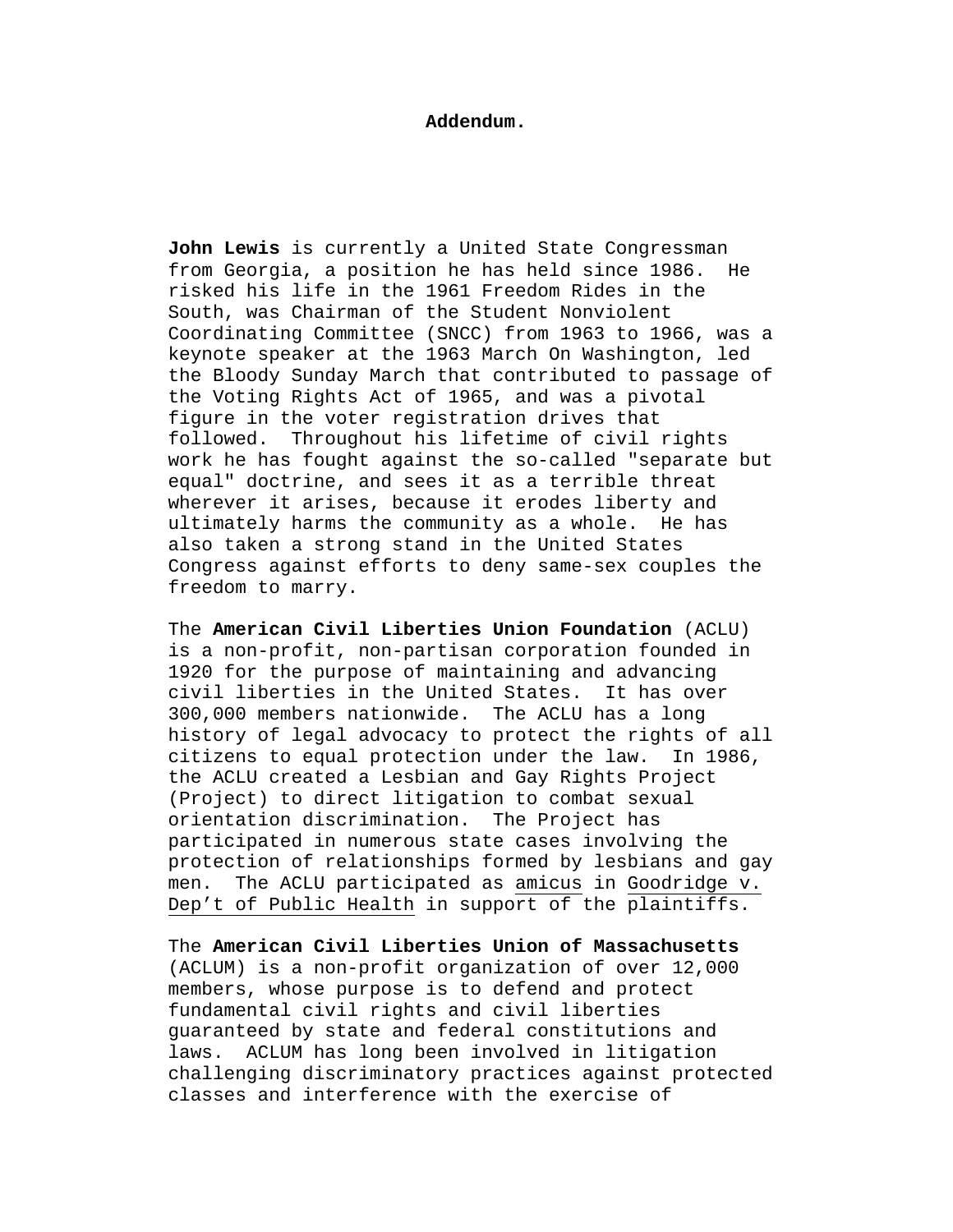fundamental rights. These have included Pers. Adm'r v. Feeney, 442 U.S. 256 (1979) (sex discrimination); Adoption of Susan, 416 Mass. 1003 (1993) (permitting joint adoption petition by two adults of same sex); Mass. Elec. Co. v. MCAD, 375 Mass. 160 (1978) (pregnancy discrimination), Sch. Comm. of Springfield v. Bd. of Educ., 366 Mass. 315 (1974) (race discrimination); and Jones v. Roe, 33 Mass. App. Ct. 660 (1992) (rejecting tradition of gender-based presumption in favor of father for surname of child).

# The **Asian-American Lawyers Association of**

**Massachusetts** (AALAM) is a non-partisan, non-profit association of over one hundred lawyers, judges, and law professors and law students. Since its incorporation in 1984, AALAM's mission has been to promote and enhance the Asian-American legal profession by furthering and encouraging professional interaction and exchange of ideas among its members and other individuals, groups, and organizations, and to improve and facilitate the administration of law and justice through various means. As a minority bar association, AALAM has an interest in taking a position that may affect, directly or indirectly, the rights or interests of not only the Asian-American community but also of members of any protected class of people. AALAM joins with Amici in the arguments presented in this brief.

The **Asian American Legal Defense and Education Fund** (AALDEF), founded in 1974, is a non-profit organization based in New York City. AALDEF defends the civil rights of Asian Americans nationwide through the prosecution of lawsuits, legal advocacy and dissemination of public information. AALDEF has throughout its long history supported equal rights for all people, including the rights of gay and lesbian couples.

The mission of the **Boston Bar Association** (BBA), founded by John Adams in 1761, is to "to advance the highest standards of excellence for the legal profession, to facilitate access to justice, and to serve the community at large." The BBA, calling on the vast pool of legal expertise of its members, serves as a resource for the judiciary, as well as the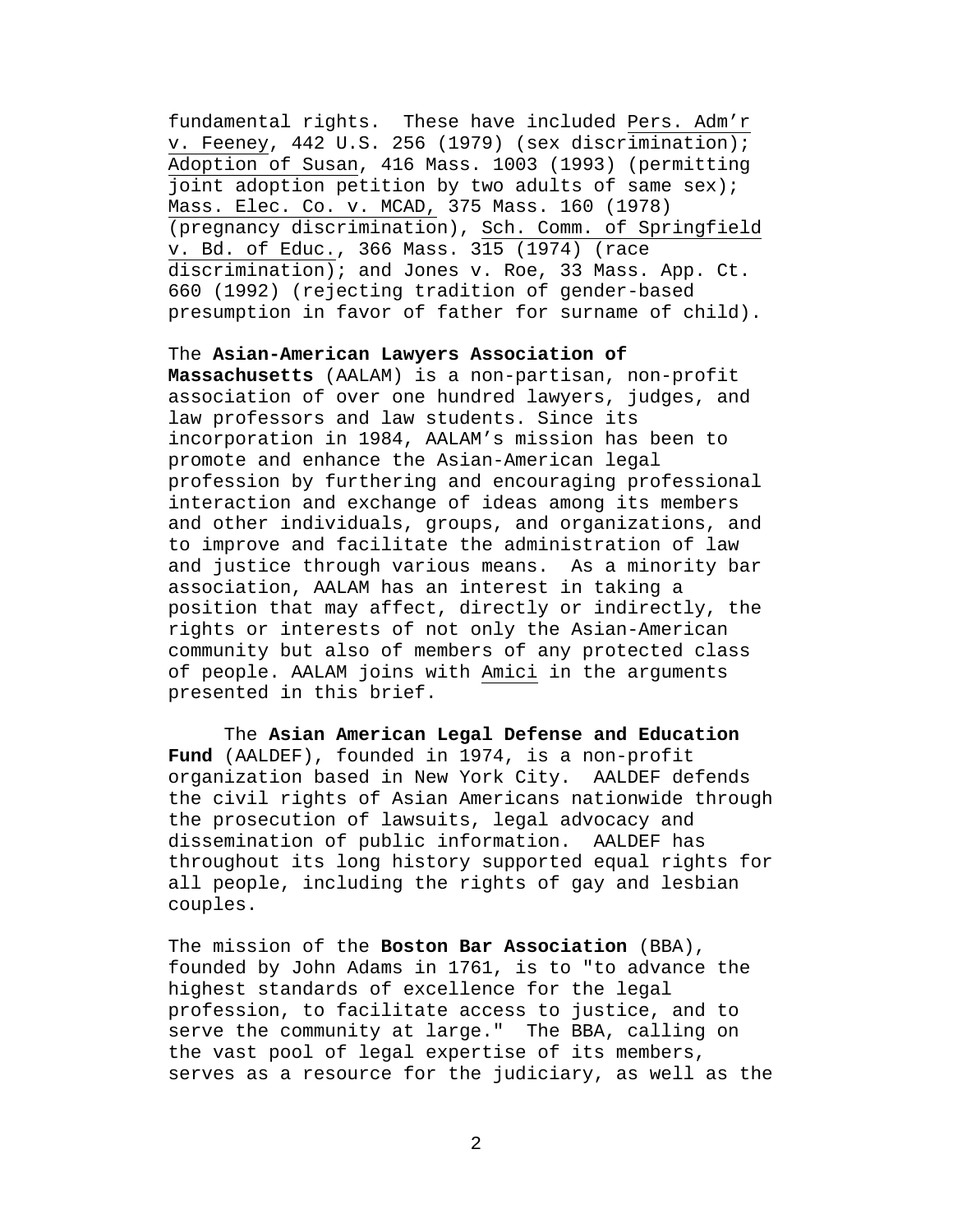legislative and executive branches of government. The interests of the BBA in this case relate most strongly to its goal of ensuring justice for all.

**Community Change, Inc.** (CCI), a non-profit, Bostonbased organization founded in 1968, is dedicated to promoting racial justice and equity by challenging systemic racism and acting as a catalyst for antiracist action and learning. CCI serves as a voice in the community to challenge policies and actions that result in discrimination. CCI is a catalyst for action through its educational work and its organizing of coalitions and change campaigns. CCI is an active resource center in support of those who are addressing institutional issues related to employment, economic justice, the justice system, equitable education and public policy as the concerns of racism intersect with the concerns of gender, class, age and sexual orientation.

The **Fair Housing Center of Greater Boston** is a nonprofit organization whose mission is to promote equal housing opportunities for all people throughout the greater Boston area. While our goal of an open housing market may be elusive, we believe it is achievable. Yet it will ring hollow if, within those homes, only some Massachusetts residents are allowed to create families recognized and protected by marriage laws while others remain second-class citizens.

The **Greater Boston Civil Rights Coalition** (GBCRC) is a coalition of approximately 40 organizations and agencies representing various public, private, religious, ethnic and racial groups and neighborhoods in the greater Boston area. Founded in 1979, the mission of the GBCRC is to work for equitable, humanitarian and non-discriminatory treatment of all persons. We believe that the current application of Massachusetts marriage law relegates gay and lesbian residents of the Commonwealth to second class status, preventing them from joining together and raising their families in marriage for no reason other than the perpetuation of historical bias and persecution.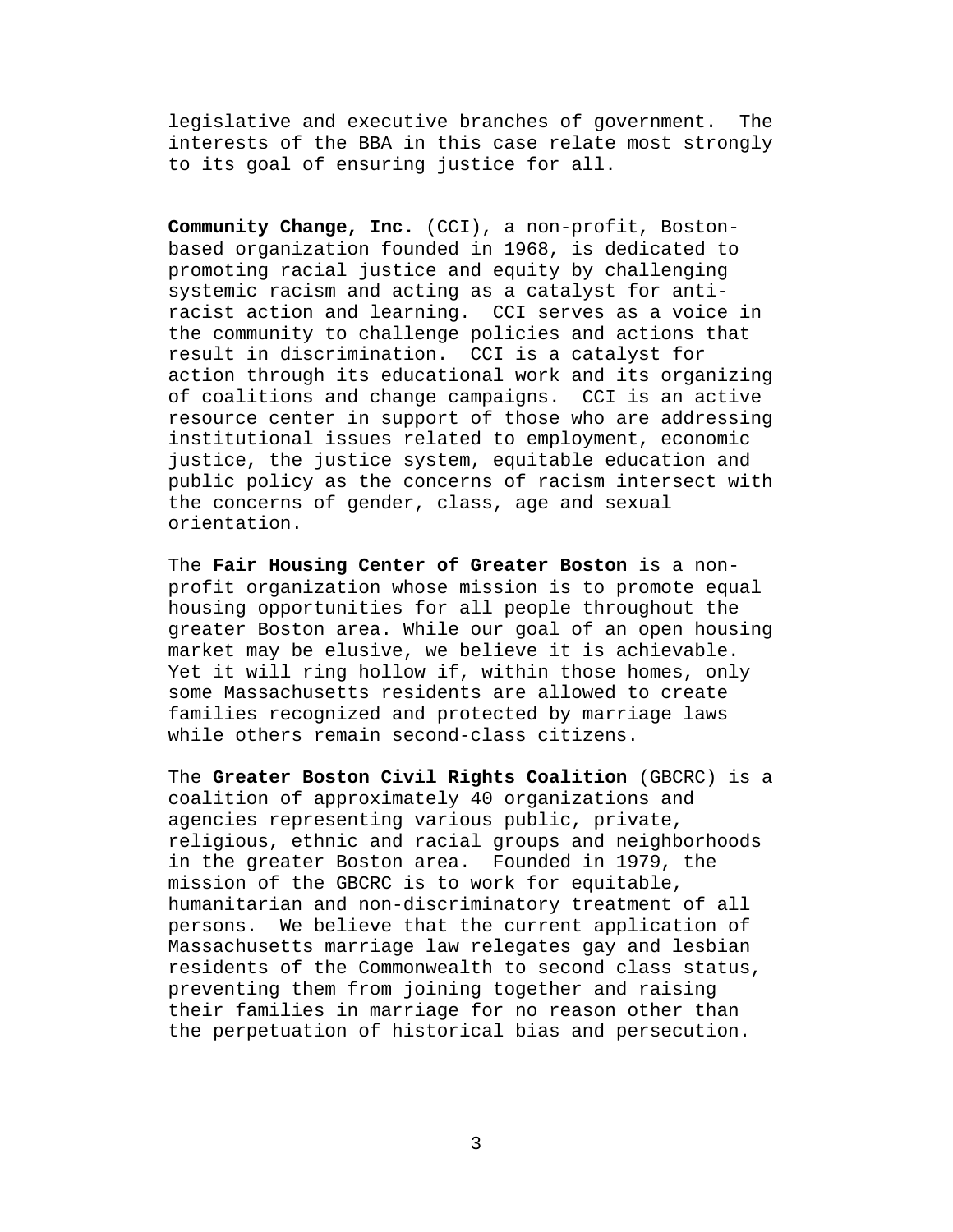The **Jewish Alliance for Law and Social Action** (JALSA) is a Boston-based human rights organization inspired by Jewish teachings and values and committed to social justice, civil rights, and civil liberties. Inheriting an 80 year old tradition of advocacy and pursuit of progressive public policy in the United States, the members of JALSA have written legislation and participated in litigation to end discrimination on the basis of race, gender, age, religion, national origin, and sexual orientation in employment, education, housing, and civil rights. JALSA is committed to removing all discrimination on the basis of sexual orientation.

**Justice Resource Institute, Inc.** (JRI) is a not-forprofit organization founded in Massachusetts in 1973 to provide health and social services to disenfranchised populations. In 1991, JRI established **JRI Health**, a multi-service agency that provides housing, case management, primary medical and mental health treatment, legal services, training and education, outreach and other social services. Among its diverse clients are large numbers of lesbian and gay people, many of whom are youth. JRI views first hand the impact discrimination and stigma can have on lesbian and gay youth. JRI supports the protections the right to marry will provide to homes with same-sex parents, and is committed to ending the stigma and damage to self-image that excluding same-sex couples from marriage imposes.

**Lambda Legal Defense and Education Fund** (Lambda Legal) is a national organization committed to achieving full recognition of the civil rights of lesbians, gay men, bisexuals, the transgendered, and people with HIV or AIDS, through impact litigation, education and public policy work. Founded in 1973, Lambda Legal now has five offices across the country, and is the largest and oldest legal organization of its kind. Lambda Legal was an amicus in the action that prompted the instant proceeding, Goodridge v. Department of Public Health. Further, Lambda Legal was counsel in Baehr v. Miike and currently is counsel in Lewis v. Harris, lawsuits brought in Hawaii and New Jersey on behalf of same-sex couples seeking the right to marry. Winning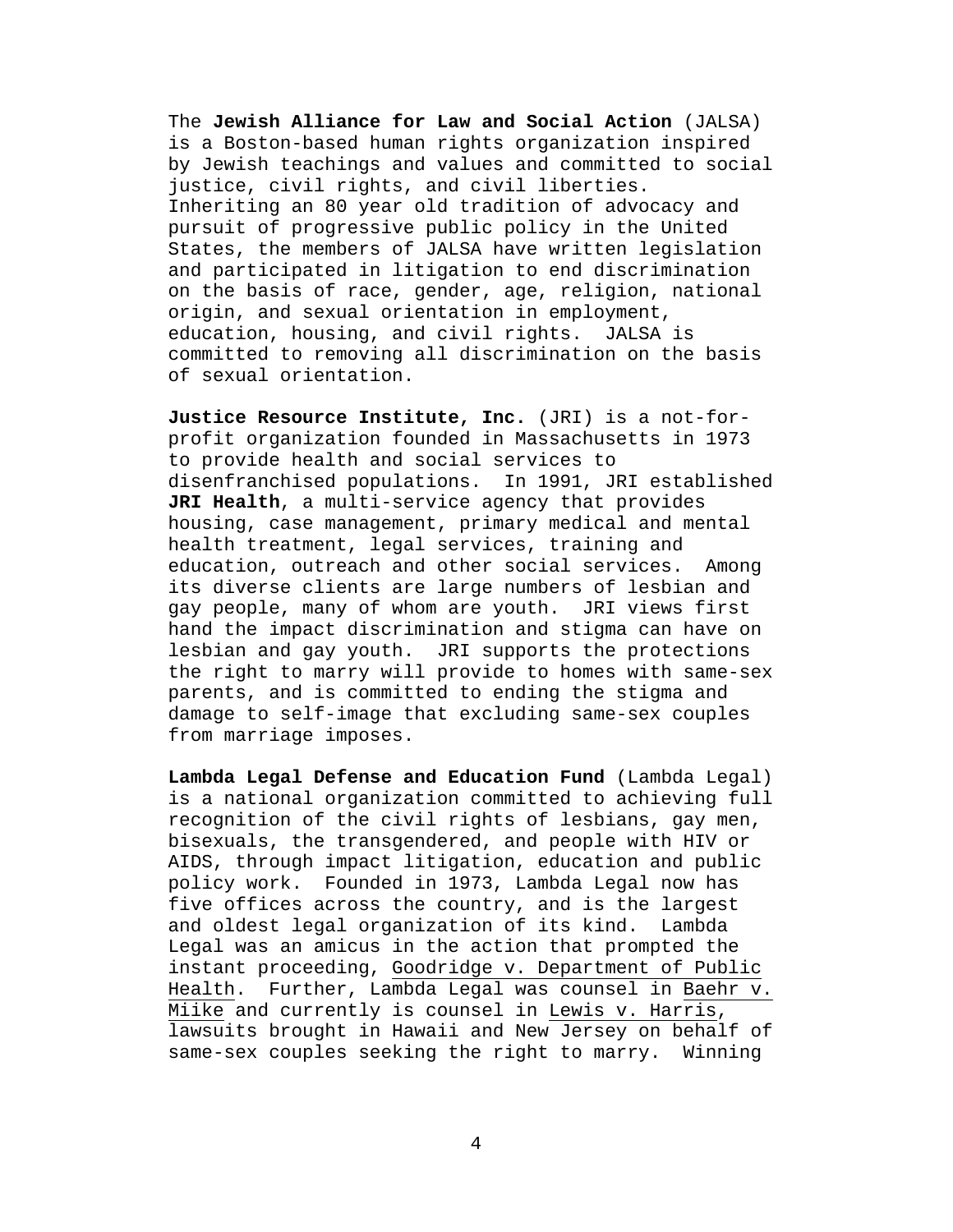this right has been one of the organization's top priorities for more than a decade.

Founded in 1973, **La Raza Centro Legal** (Centro Legal) provides direct legal services, education, leadership development, and opportunities to organize around community issues. As a bilingual and multicultural staff, Centro Legal seeks to create a more just and inclusive society in the interest of the Latino, indigenous, immigrant and low income communities of San Francisco and the greater Bay Area. Centro Legal's programs in employment, housing, immigration, naturalization, senior and youth law enable people to exercise their legal rights, confront injustice, increase self-sufficiency, and advocate for themselves. With a passion for justice, Centro Legal works with clients to build and support a societal commitment to respect the dignity and rights of all communities.

The **Lawyers' Committee for Civil Rights Under Law of the Boston Bar Association** (LCCR) is a non-profit law office that was founded in 1963 to provide free legal services to the victims of discrimination based on race or national origin. LCCR has been successful in some of the state's most important civil rights cases involving the desegregation of fire and police departments, school desegregation, housing discrimination and voting rights. LCCR has participated as amicus curiae in numerous cases before the Supreme Judicial Court. The LCCR's clients are all too familiar with the destructive effects of discriminatory policies and the often decades long struggle to achieve equality through legislation. LCCR strongly believes the courts have a duty to protect all segments of American society in their quest for full social and civil rights.

**LLEGÓ, the National Latina/o Lesbian, Gay, Bisexual and Transgender Organization**, is the only national nonprofit organization devoted to representing Latina/o lesbian, gay, bisexual and transgender (LGBT) communities and advocating for their growing needs regarding an array of social issues ranging from civil rights and social justice to health and human services. Since 1987, LLEGÓ has been afforded the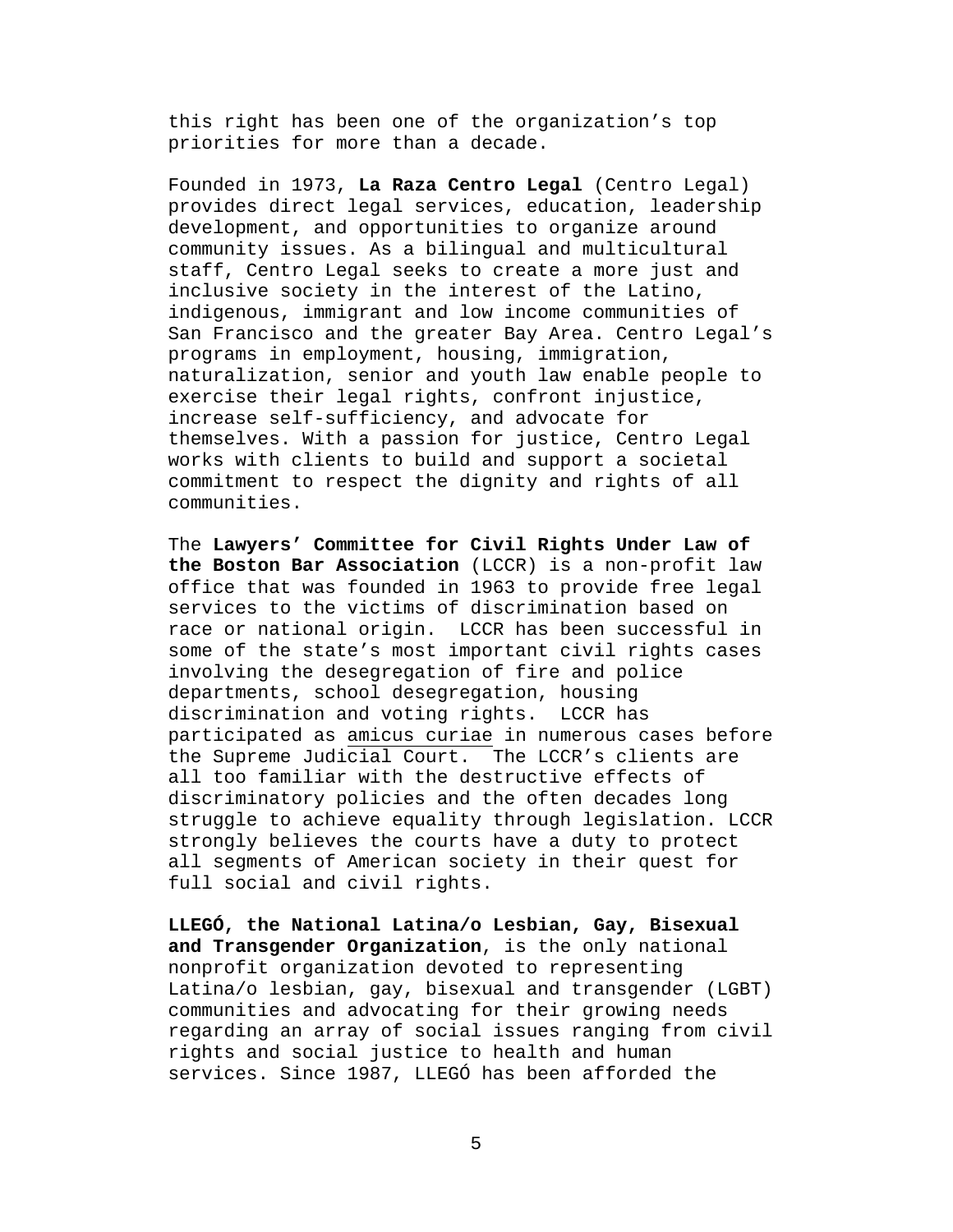opportunity to develop solutions to social, health and political disparities that exist due to discrimination based on ethnicity, sexual orientation and gender identity and which affect the lives and well-being of Latino LGBT people and their families.

The **Massachusetts Association of Hispanic Attorneys** is a membership organization of over 100 attorneys whose goals are to assist the interests of the Hispanic community, to further equality under law for all and to promote equal access to justice.

The **Massachusetts Black Women Attorneys** was founded 21 years ago to promote and enhance the professional and community interests of black women in the legal profession. Among our goals are to promote and enhance the economic and political interests of black women; to improve and facilitate the fair and evenhanded overall administration of law and justice, particularly as it applies to black women; and to advocate for the reform of the laws, ordinances, rules and regulations promulgated within or without the Commonwealth of Massachusetts to promote the interests of black women.

The **National Asian Pacific American Legal Consortium** (NAPALC) is a national non-profit, non-partisan organization whose mission is to advance the legal and civil rights of Asian Pacific Americans. Collectively, NAPALC and its Affiliates, the Asian Law Caucus and the Asian Pacific American Legal Center of Southern California, have over 50 years of experience in providing legal public policy advocacy and community education on discrimination issues. NAPALC was an amicus in support of plaintiffs in Goodridge v. Dep't of Public Health, 440 Mass. 309 (2003) and likewise the question presented by this case is of great interest to NAPALC because it implicates the availability of civil rights protections for Asian Pacific Americans in this country.

Established in 1955, the **National Association of Social Workers** (NASW) is the largest social work association in the world, with more than 150,000 members, and chapters in every state and internationally. The **Massachusetts Chapter** has over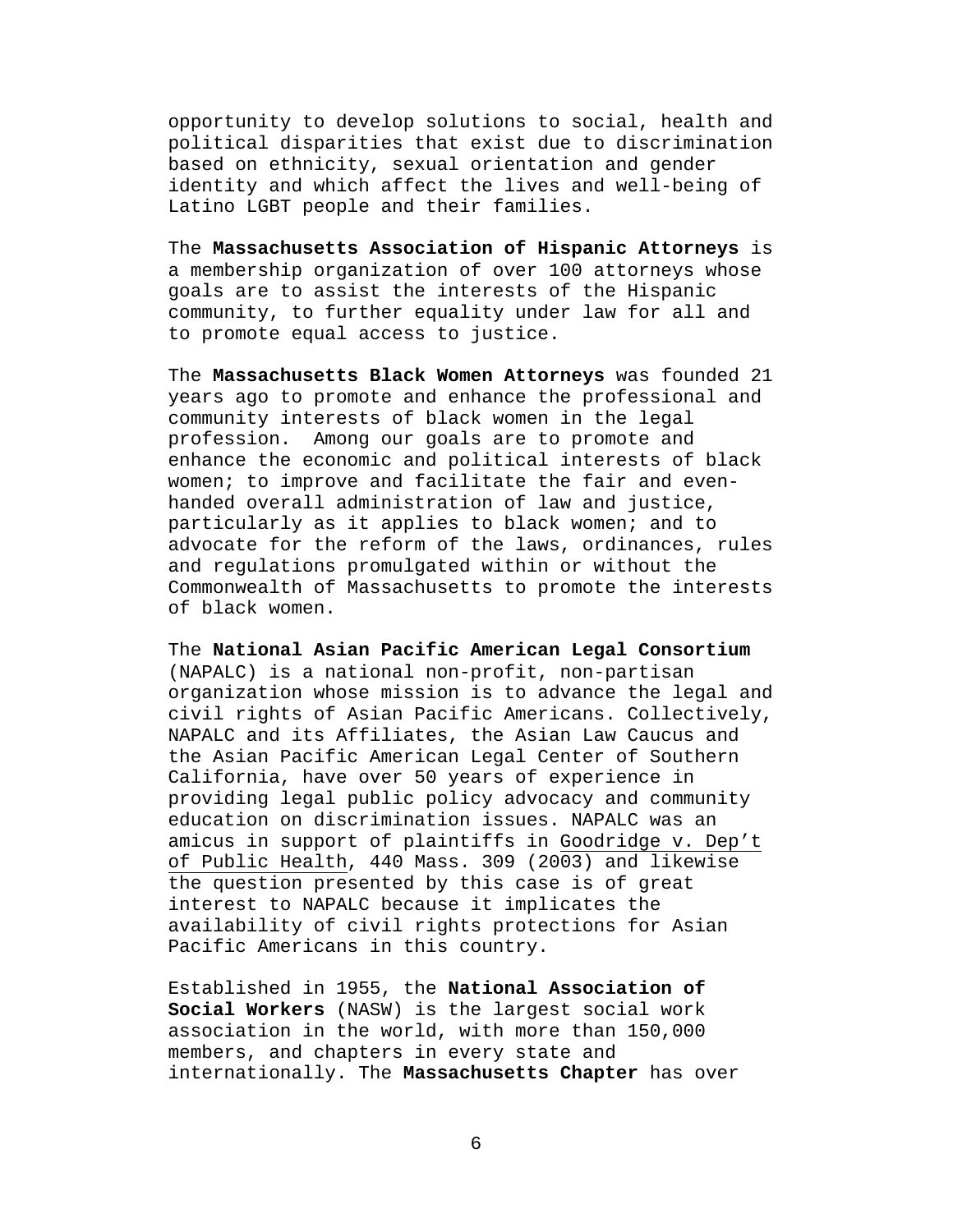8,200 members. NASW has formally opposed discrimination against lesbians and gay men and works to combat the detrimental effects that flow from the stigmatization and marginalization of their committed relationships.

The **National Association of Women Lawyers** (NAWL), headquartered in Chicago, is over 100 years old. It was the first and is the oldest women's bar association in the United States. Its members consist of individuals as well as professional associations. Part of NAWL's mission is to promote the welfare of women, children and families in all aspects of society. Among the areas of interest to the organization are economic justice, reproductive rights and equal protection. NAWL supports equality in marriage for all who wish to commit to the marriage relationship. Given its interest in issues affecting women and families as a class, NAWL has participated as *Amicus* in many courts of the United States, including the United States Supreme Court.

The **National Center for Lesbian Rights** (NCLR) is a national non-profit legal organization dedicated to protecting and advancing the civil rights of lesbians and gay men and their families through a program of litigation, public policy advocacy, free legal advice and counseling, and public education. Since its founding in 1977, NCLR has played a leading role in protecting and securing fair and equal treatment of lesbian and gay parents and their children.

The **National Council of Jewish Women, Inc.** (NCJW) is a volunteer organization, inspired by Jewish values, that works through a program of research, education, advocacy and community service to improve the quality of life for women, children and families and strives to ensure individual rights and freedoms for all. Founded in 1893, the NCJW has 90,000 members in over 500 communities nationwide. Given NCJW's National Principle, which states that "Discrimination on the basis of race, gender, national origin, ethnicity, religion, age, disability, marital status or sexual orientation must be eliminated," as well as NCJW's National Resolution supporting "The enactment and enforcement of laws and regulations which protect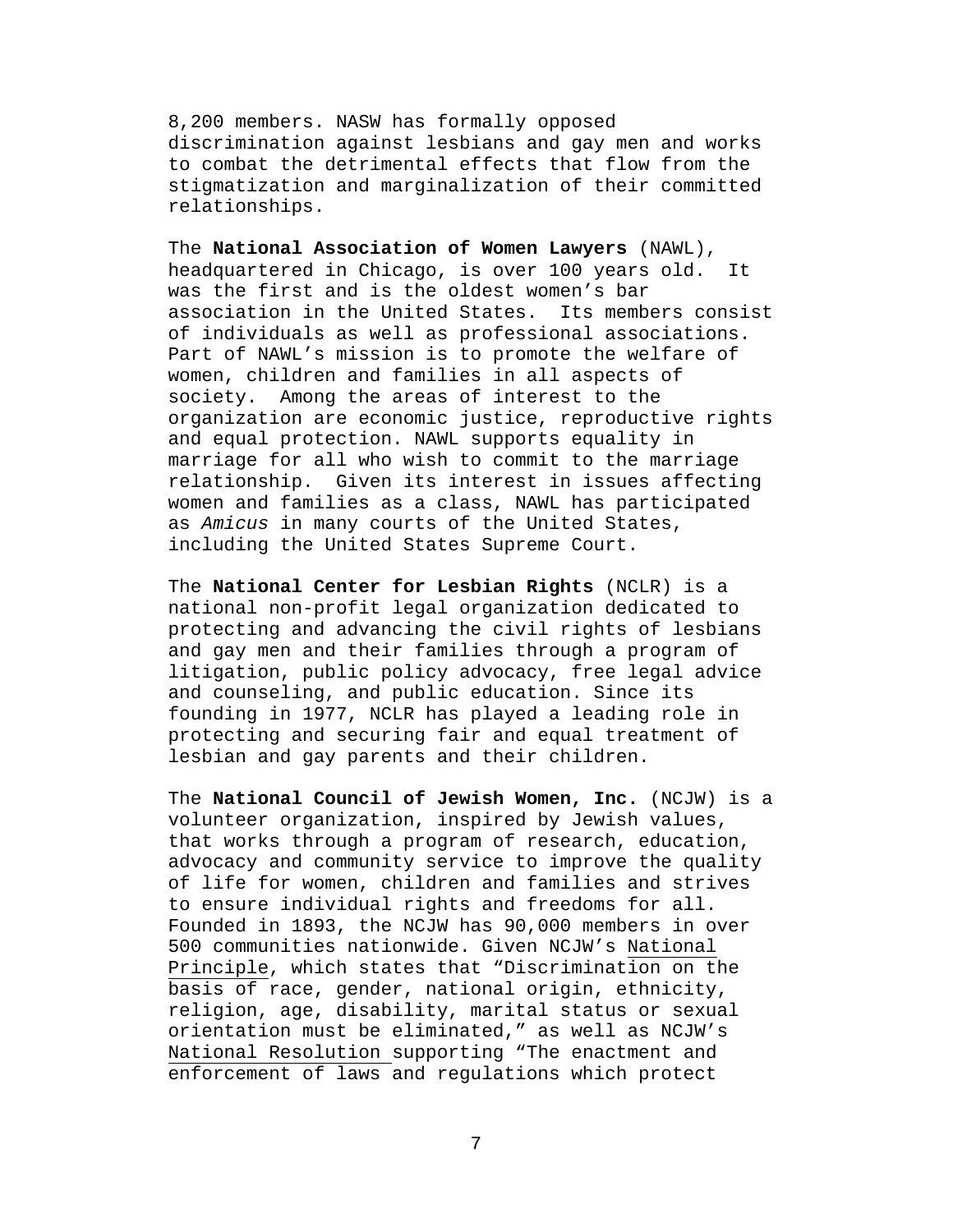civil rights and individual liberties for all," we join this brief.

The **National Lawyers Guild Lesbian, Gay, Bisexual and Transgender Committee** is a nation-wide association of attorneys, law students, legal workers, and jailhouse lawyers that actively seeks to eliminate discrimination, works to maintain and protect our civil rights and liberties in the face of persistent attacks upon them, and looks upon the law as an instrument for the protection of the people, rather than for their repression.

The **National Lawyers Guild, Massachusetts Chapter**  (NLGMC) was founded in 1937 as an alternative to the then conservative and racially segregated American Bar Association. It is a membership organization that brings together law students, lawyers, legal secretaries, paralegals, judges, and community activists to collaborate in the process of using the law for political, economic, and social justice. Over the last 60 years, the NLGMC has worked to advance human and civil rights and anti-war movements. We believe that this case presents a key issue of human rights for gay and lesbian residents of Massachusetts.

The **National Organization for Women Foundation** is a  $501(c)(3)$  organization devoted to furthering women's rights through education and litigation. Created in 1986, NOW Foundation is affiliated with the National Organization for Women, the largest feminist organization in the United States, with over 500,000 contributing members in more than 450 chapters in all 50 states and the District of Columbia. Since its inception, NOW Foundation's goals have included ending all forms of discrimination based on sexual orientation, such as denying same-sex couples the fundamental right to marry.

The **Northwest Women's Law Center** (NWLC) is a nonprofit public interest organization that works to advance the legal rights of women through litigation, legislation, education and the provision of legal information and referral services. Since its founding in 1978, the NWLC has been dedicated to protecting and securing equal rights for lesbians and their families,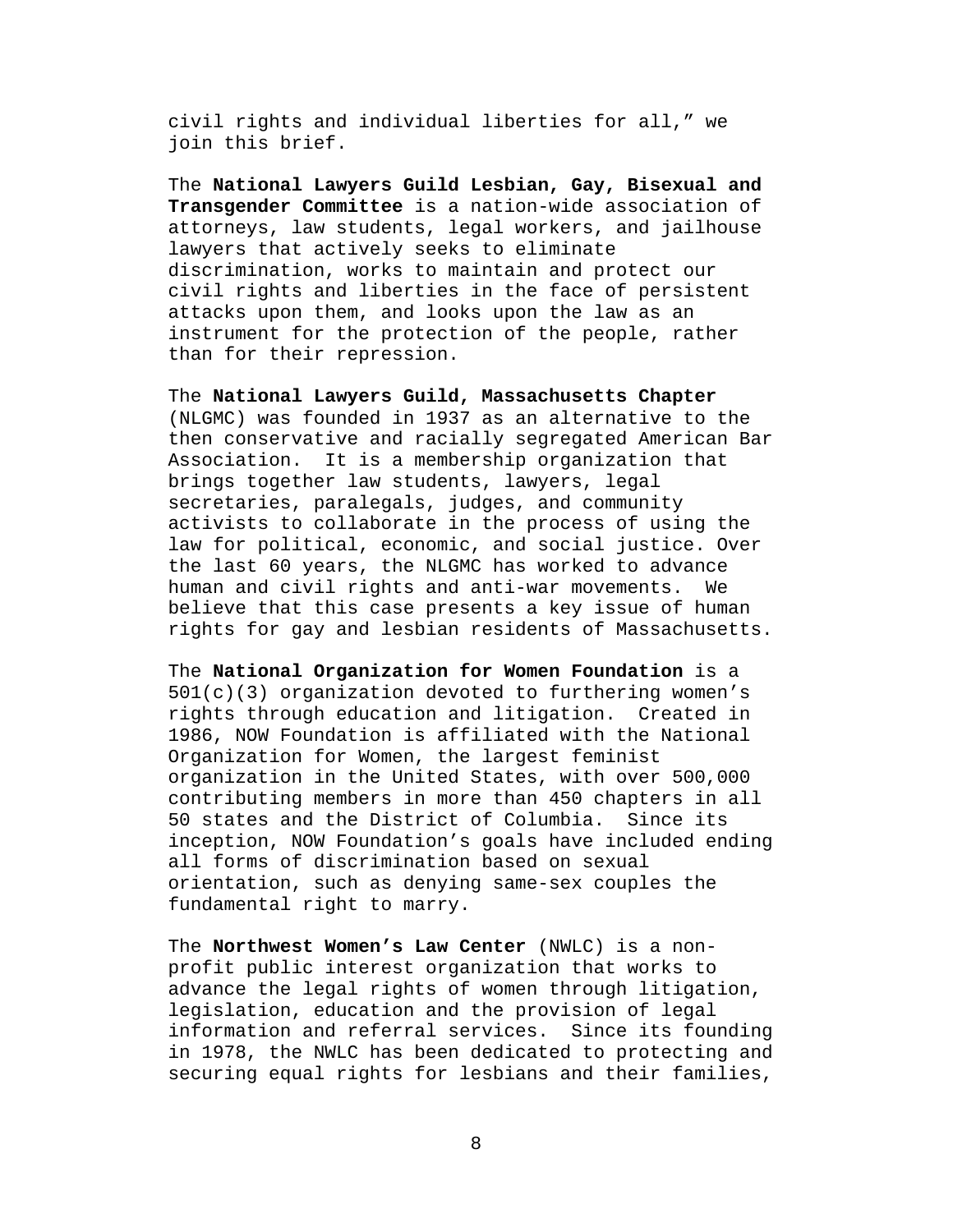and has long focused on the threats to equality based solely on sexual orientation. Toward that end, the NWLC has participated as counsel and as amicus curiae in cases throughout the country and is currently involved in numerous legislative and litigation efforts. The NWLC continues to serve as a regional expert and leading advocate in lesbian and gay issues.

**NOW Legal Defense and Education Fund** (NOW Legal Defense) is a leading national non-profit civil rights organization that for over thirty years has used the power of the law to define and defend women's rights. NOW Legal Defense has consistently supported the right of lesbians and gay men to be free from discrimination on the basis of sexual orientation, and of all women and men to live and work free from government-enforced gender stereotypes. NOW Legal Defense has a particular interest in securing the rights of women under state constitutions, including the right of lesbians to marry on the same basis as heterosexual women. NOW Legal Defense was an amicus curiae in Baker v. Vermont, 744 A.2d 864 (Vt. 2000) and Baehr v. Miike, 994 P.2d 566 (Haw. 1999), as well as in Goodridge. Because withholding the status of marriage on the basis of the gender of one's intended marriage partner impermissibly imposes gender stereotypes about men's and women's proper roles in relation to each other, it is a harmful affront to gender equality.

**People For the American Way Foundation** (People For) is a nonpartisan citizens' organization established to promote and protect civil and constitutional rights. Founded in 1980 by a group of religious, civic and educational leaders devoted to our nation's heritage of tolerance, pluralism and liberty, People For now has more than 600,000 members and supporters across the country, including Massachusetts. People For has been actively involved in efforts nationwide to combat discrimination and promote equal rights, including efforts to protect and advance the civil rights of gay men and lesbians. People For regularly supports the enactment of civil rights legislation, participates in civil rights litigation, and conducts programs and studies directed at reducing problems of bias, injustice and discrimination. People For joined an amicus curiae brief submitted to this Court in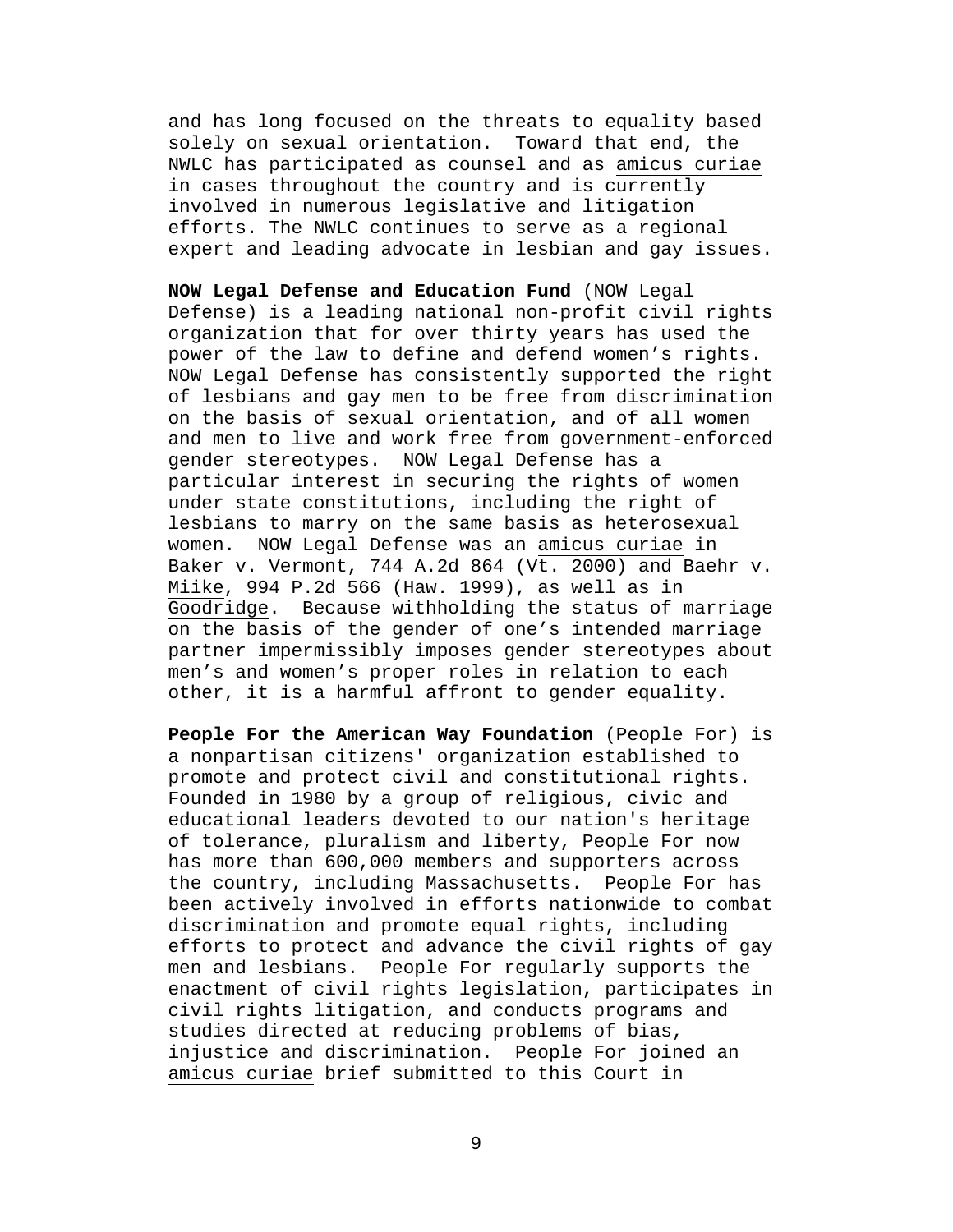Goodridge v. Department of Public Health in support of the plaintiffs and urged the Court to strike down marriage discrimination in the Commonwealth. People For now joins this brief because the proposed civil unions legislation would unconstitutionally condemn gay men and lesbians in Massachusetts to the status of second-class citizens.

**Soulforce, Inc.** is a national interfaith movement committed to working for equality for gay, lesbian, bisexual, and transgender (GLBT) people, employing the nonviolent principles of M.K. Gandhi and Martin Luther King, Jr., to the liberation of sexual and gender minorities. Since 1999, Soulforce has been teaching these principles and working with GLBT people, church leaders, government officials, and allies, to end spiritual violence, discrimination, and injustice in religion and society against GLBT people, their children, and their families.

Founded in 1971, **the Southern Poverty Law Center** ("The Center") is a nationally recognized leader in the area of civil rights litigation. The Center has litigated numerous pioneering civil rights cases on behalf of women, minorities, factory workers, poor people in need of health care, mentally ill persons, children in foster care, prisoners facing barbaric conditions of confinement and many other victims of injustice.

The **Urban League of Eastern Massachusetts** (ULEM) is an interracial, non-profit, community-based organization that provides programs of service and advocacy in the areas of education, career/personal development and employment for African Americans, other people of color and lower-income communities. Central to the mission of the ULEM is the removal of all barriers to full economic, political and social participation in society for the communities we serve. In working toward this goal, the ULEM, like the National Urban League, collaborates in civil rights-related coalitions and expresses its support for other groups that also advocate for civil rights. For that reason, the ULEM joins the other *Amici curiae* in this brief.

The **Women's Bar Association of Massachusetts** (WBA) is a non-profit association of lawyers, judges, law